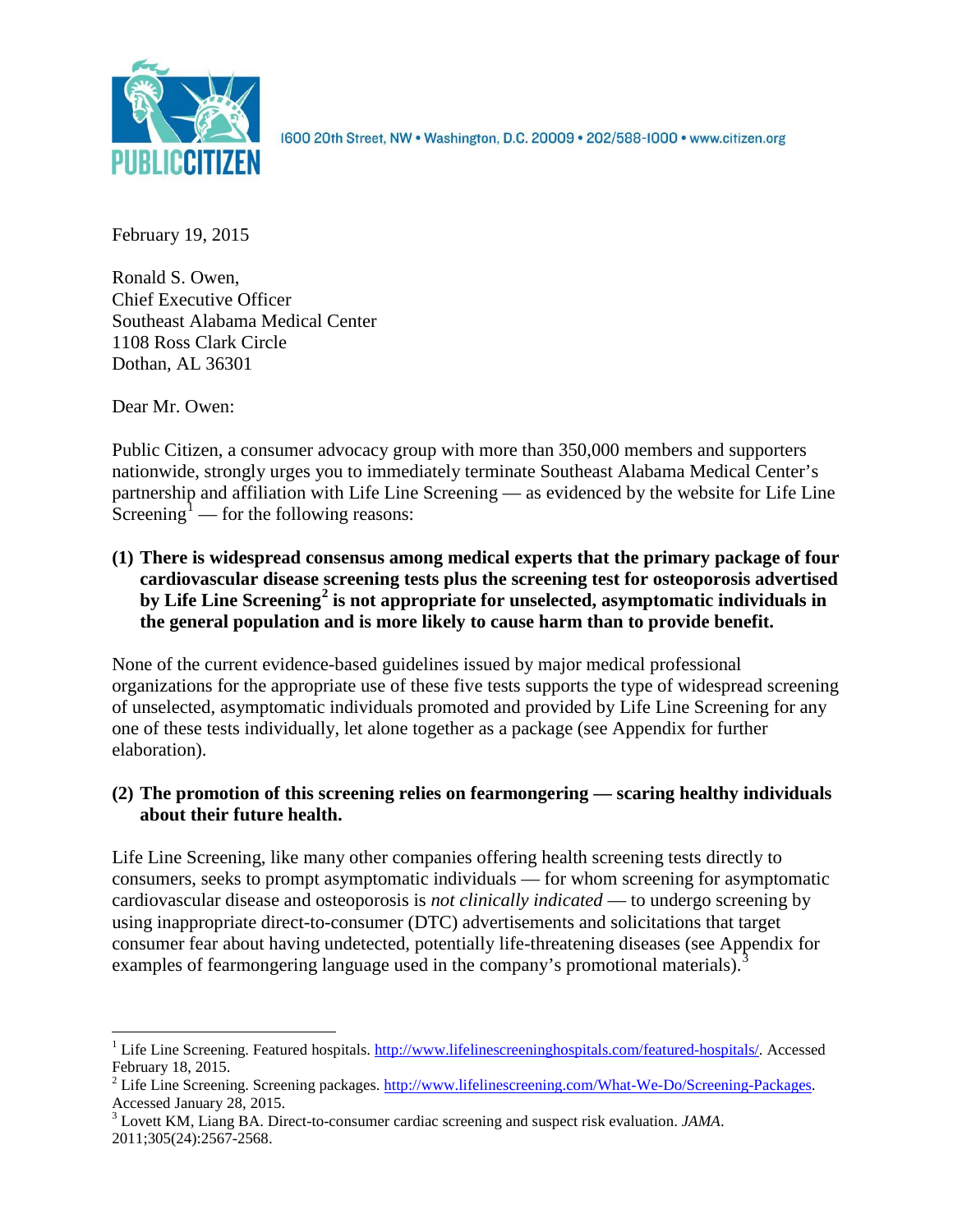## **(3) For many people, false-positive test results from this screening can lead to unfounded anxiety and additional unnecessary, risky, and costly diagnostic procedures and treatment interventions.**[4](#page-1-0),[5](#page-1-1)

Because this screening is performed broadly on *unselected, predominantly asymptomatic populations* (i.e., those not at significant risk), many people will have false**-**positive test results. False-positive results can cause unfounded anxiety and lead to additional diagnostic procedures and treatments, exposing screened individuals to additional risk of physical harm without providing offsetting benefits.

In addition to physical and psychological harms, false-positive results from medically inappropriate screening tests also cause financial harms to the people screened and to others. Unnecessary costs are borne *directly* by the screened patients/consumers for the initial screening and for some of the unnecessary follow-up testing and treatment interventions. Additionally, *indirect* cost to the broader insured population results from insurance companies passing on the costs of superfluous follow-up testing and treatment via increased premiums.

## **(4) Screening unselected, asymptomatic people will lead to** *overdiagnosis***, which occurs when individuals are diagnosed with conditions that will never cause symptoms or death.**

Some individuals undergoing inappropriate screening will have certain true-positive abnormal results, leading to the diagnosis of conditions that will never cause symptoms or death, a problem known as overdiagnosis.<sup>[6](#page-1-2)</sup> As with false-positive test results, overdiagnosis leads to unnecessary anxiety and unnecessary medical interventions. For example, imaging tests, such as the ultrasound cardiovascular disease screening tests offered by Life Line Screening, can detect abnormalities that for many people are minor and not destined to ever progress enough to cause symptoms or death; these people cannot benefit from treatment. In fact, they can only be harmed. When healthy people are systematically encouraged to get screened, overdiagnosis and the problems caused by it are made worse.<sup>[7](#page-1-3)</sup>

## **(5) The promotion and provision of this screening is** *unethical***.**

First, it is exploitative for Life Line Screening to profit from the promotion of medically nonbeneficial testing through the use of misleading advertisements and solicitations that play on people's fear. Second, this screening violates the ethical principles of beneficence (the duty to promote good and act in the best interest of the patient and the health of society) and nonmaleficence (the duty to do no harm to patients).<sup>[8](#page-1-4),[9](#page-1-5)</sup> Finally, direct-to-consumer promotional

<span id="page-1-5"></span><span id="page-1-0"></span><sup>4</sup> Lovett KM, Liang BA. Direct-to-consumer cardiac screening and suspect risk evaluation. *JAMA*.

<span id="page-1-1"></span><sup>2011;305(24):2567-2568.</sup> <sup>5</sup> Perry S. Buyer beware on 'direct-to-consumer' health screenings. March 21, 2012. *MinnPost.*  [http://www.minnpost.com/second-opinion/2012/03/buyer-beware-direct-consumer-health-screenings.](http://www.minnpost.com/second-opinion/2012/03/buyer-beware-direct-consumer-health-screenings) Accessed January 14, 2015.

<span id="page-1-2"></span><sup>6</sup> Welch HG, Schwartz LM, Woloshin S. *Overdiagnosed: Making People Sick in the Pursuit of Health*. 1st ed. Boston, MA: Beacon Press; 2011: at *xiv*.<br><sup>7</sup> *Ibid*. Page 44.<br><sup>8</sup> Wallace EA, Schumann JH, Weinberger SE. Ethics of commercial screening tests. *Ann Intern Med*.

<span id="page-1-3"></span>

<span id="page-1-4"></span><sup>2012;157(10):747-748.</sup>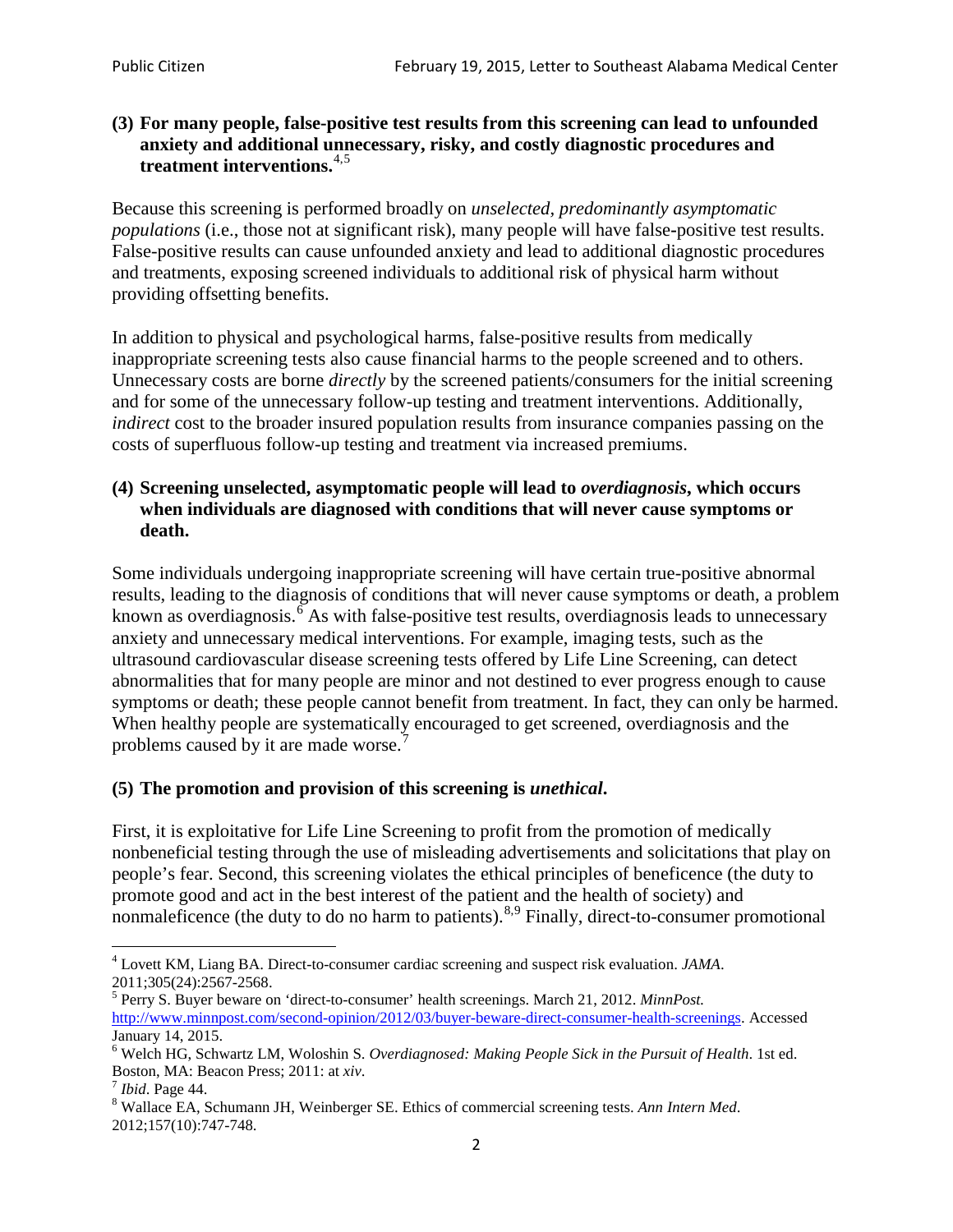materials for screening tests that fail to disclose published guidelines on recommended indications for these tests, as well as the risks of harm, violate the ethical principle of respect for persons and patient autonomy (the duty to protect and foster a patient's free, uncoerced choices). $\frac{10,11}{10,11}$  $\frac{10,11}{10,11}$  $\frac{10,11}{10,11}$  $\frac{10,11}{10,11}$ 

For these reasons, your institution's partnership with Life Line Screening does a great disservice to the community that you serve and adversely impacts public health more broadly. It is therefore imperative that your institution sever its relationship with Life Line Screening and refrain from endorsing the company's heavily promoted, nonselective, community**-**wide cardiovascular disease and osteoporosis screening programs.

Of note, many institutions like yours responded positively to similar requests from Public Citizen. In particular, on June 19, 2014, we wrote letters to 20 hospitals and medical institutions that had partnered with HealthFair, another company that inappropriately promotes similar direct-to-consumer cardiovascular disease screening tests, urging them to immediately sever their relationship with the company. [12](#page-2-2) Fifteen of the 20 institutions have informed either us or representatives of the news media that they have terminated or will be terminating their relationships with HealthFair. Public Citizen applauded these actions.

On August 11, 2014, the *Journal of the American Medical Association* published a Viewpoint article critical of hospital relationships with DTC disease screening companies.<sup>13</sup> The article co-authored by Erik Wallace, M.D., Associate Dean for the Colorado Springs Branch of the University of Colorado School of Medicine; John Schumann, M.D., Interim President, University of Oklahoma-Tulsa; and Steven Weinberger, M.D., Executive Vice President and Chief Executive Officer of the American College of Physicians, the pre**-**eminent national organization of internists — concluded as follows:

If the primary goal of hospitals and DTC screening companies is to improve the health of the populations they serve, then both entities should provide clear and convincing evidence of net benefit with the tests and treatments they offer. Given the controversy over the values and ethics of DTC screening companies and the services they offer, hospitals should clearly and publicly explain their relationships with DTC screening companies, given the lack of evidence to support mass vascular screenings. Hospitals also should justify such relationships transparently or, as Public Citizen suggests, sever such relationships.

Finally, we would also like to call to your attention the fact that on January 22, 2015, Public Citizen requested that the Federal Trade Commission investigate the advertising and promotional

<sup>&</sup>lt;sup>9</sup> Snyder L, American College of Physicians Ethics, Professionalism, and Human Rights Committee. American College of Physicians ethics manual. Sixth edition. Ann Intern Med. 2012;156(1):73-104.

<span id="page-2-0"></span><sup>&</sup>lt;sup>10</sup> Wallace EA, Schumann JH, Weinberger SE. Ethics of commercial screening tests. *Ann Intern Med*. 2012;157(10):747-748.

<span id="page-2-1"></span> $11$  Snyder L, American College of Physicians Ethics, Professionalism, and Human Rights Committee. American College of Physicians ethics manual: Sixth edition. *Ann Intern Med*. 2012;156(1):73-104.<br><sup>12</sup> Public Citizen. Letters to twenty hospitals and medical institutions asking them to end their partnerships with

<span id="page-2-2"></span>HealthFair. [http://www.citizen.org/hrg2206.](http://www.citizen.org/hrg2206) Accessed October 2, 2014.

<span id="page-2-3"></span><sup>13</sup> Wallace EA, Schumann JH, Weinberger SE. Hospital relationships with direct-to-consumer screening companies. *JAMA*. 2014;312(9):891-892. Published online August 11, 2014. doi:10.1001/jama.2014.9500.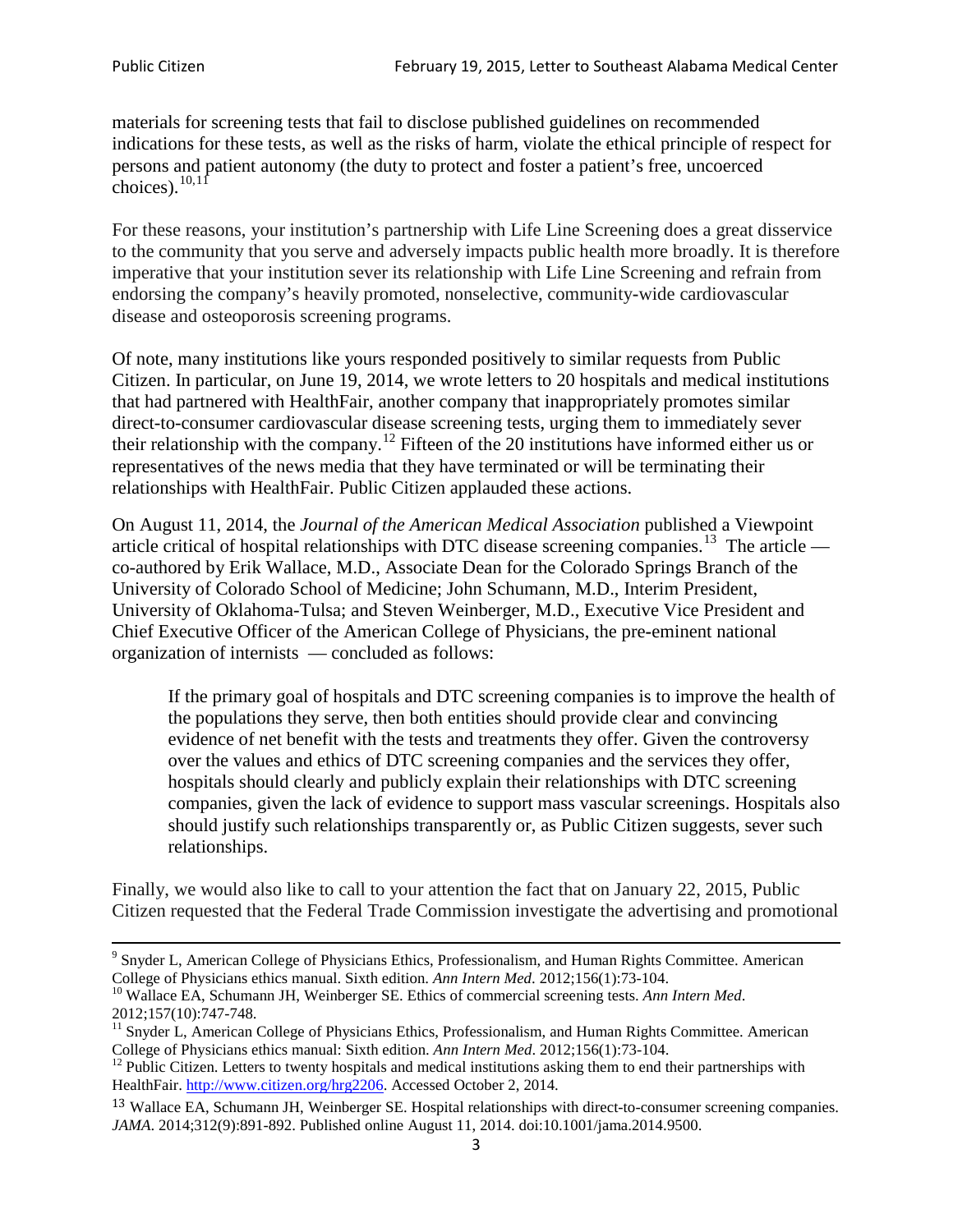activities of Life Line Screening. There is evidence that the company's advertising and promotional materials contain numerous statements that may be deceptive within the meaning of the Federal Trade Commission Act. These materials make unsubstantiated medical-benefit efficacy claims about Life Line Screening's primary cardiovascular disease and osteoporosis screening package, and they omit information material to consumers regarding the risks of adverse health-related outcomes and financial harms that may result from the screening.

Thank you for your prompt attention to this important patient safety and public health issue. Please contact us when you end your relationship with Life Line Screening.

Sincerely,

Vikram Krishnasamy, M.D., M.P.H. Researcher Public Citizen's Health Research Group

Michael Carome, M.D. **Director** Public Citizen's Health Research Group

Sidney M. Wolfe, M.D. Founder and Senior Adviser Public Citizen's Health Research Group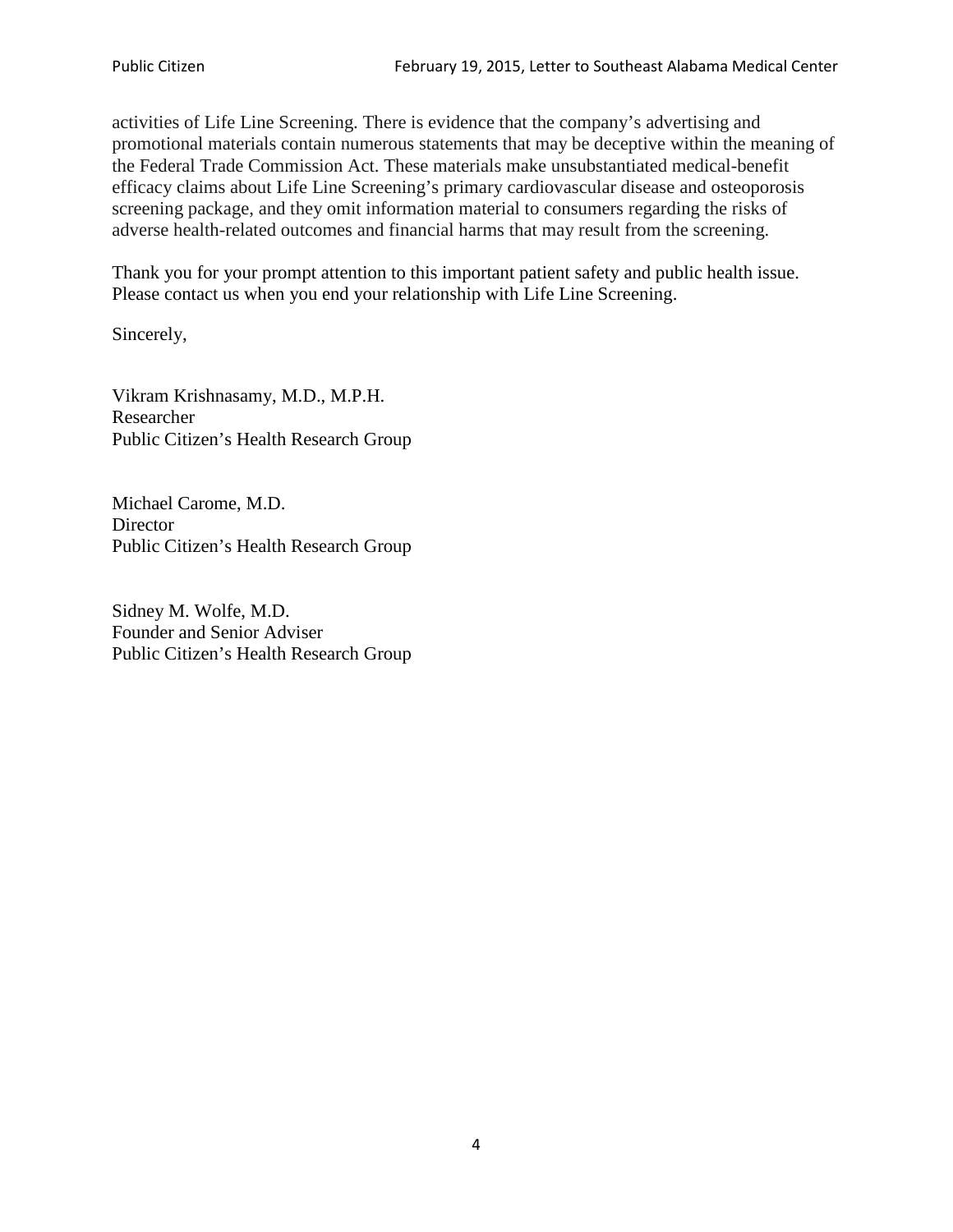# **Appendix**

## **Assessment of Cardiovascular Disease and Osteoporosis Screening Tests Offered by Life Line Screening**

Life Line Screening heavily promotes directly to consumers a package of four cardiovascular disease screening tests plus an osteoporosis risk assessment test.<sup>[14](#page-4-0),[15](#page-4-1)</sup> The four cardiovascular disease screening tests in the package are an electrocardiogram to screen for atrial fibrillation, a carotid artery ultrasound, an abdominal aortic aneurysm ultrasound, and a peripheral arterial disease test. The osteoporosis risk assessment test is an ultrasound of the heel bone to measure bone mass density.

Promotional materials describing these screening tests on the Life Line Screening website and in direct-to-consumer print solicitations mailed directly to people's homes misleadingly note the following:

Since our inception in 1993, we have screened nearly eight million people, and currently screen nearly one million people each year at over 16,000 screening events nationwide. Through this experience, we often identify serious health issues and **have helped save thousands of lives**. [16](#page-4-2) [Emphasis added]

"These screenings have **proven to be safe and accurate** in detecting your risks of stroke and vascular disease – so you and your doctor can do something about it before it's too late."<sup>[17](#page-4-3)</sup> [Emphasis added]

The Life Line Screening promotional materials recommend that adults over age 50 undergo these five screening tests annually:<sup>[18](#page-4-4),[19,](#page-4-5)[20,](#page-4-6)[21](#page-4-7),[22](#page-4-8)</sup>

Q. Who needs to be screened?

A. The answer is anyone over 50 who wants to be proactive about his or her health. …

<span id="page-4-0"></span><sup>&</sup>lt;sup>14</sup> Life Line Screening. Screening packages. [http://www.lifelinescreening.com/What-We-Do/Screening-Packages.](http://www.lifelinescreening.com/What-We-Do/Screening-Packages) AccessedJanuary 9, 2015.

<span id="page-4-1"></span><sup>&</sup>lt;sup>15</sup> Undated letter from Kevin DeWeese, Director of Clinical Operations, Life Line Screening, to a consumer.

Received November 2014.<br><sup>16</sup> Life Line Screening. Who we are. http://www.lifelinescreening.com/Who-We-Are. Accessed January 9, 2015.

<span id="page-4-3"></span><span id="page-4-2"></span><sup>&</sup>lt;sup>17</sup> Undated letter from Kevin DeWeese, Director of Clinical Operations, Life Line Screening, to a consumer. Received November 2014.

<span id="page-4-4"></span><sup>&</sup>lt;sup>18</sup> Life Line Screening. Atrial fibrillation screening. [http://www.lifelinescreening.com/What-We-Do/What-We-](http://www.lifelinescreening.com/What-We-Do/What-We-Screen-For/Atrial-Fibrillation)[Screen-For/Atrial-Fibrillation.](http://www.lifelinescreening.com/What-We-Do/What-We-Screen-For/Atrial-Fibrillation) Accessed January 9, 2015.

<span id="page-4-5"></span><sup>&</sup>lt;sup>19</sup> Life Line Screening. Carotid artery disease screening. [http://www.lifelinescreening.com/What-We-Do/What-We-](http://www.lifelinescreening.com/What-We-Do/What-We-Screen-For/Carotid-Artery-Disease)

<span id="page-4-6"></span>[Screen-For/Carotid-Artery-Disease.](http://www.lifelinescreening.com/What-We-Do/What-We-Screen-For/Carotid-Artery-Disease) Accessed January 9, 2015.<br><sup>20</sup> Life Line Screening. Abdominal aortic aneurysm screening.. http://www.lifelinescreening.com/What-We-<br>Do/What-We-Screen-For/Abdominal-Aortic-Aneurysms. Acces

<span id="page-4-7"></span> $\frac{1}{21}$  Life Line Screening. Peripheral arterial disease screening. [http://www.lifelinescreening.com/What-We-Do/What-](http://www.lifelinescreening.com/What-We-Do/What-We-Screen-For/Peripheral-Arterial-Disease)

<span id="page-4-8"></span>[We-Screen-For/Peripheral-Arterial-Disease.](http://www.lifelinescreening.com/What-We-Do/What-We-Screen-For/Peripheral-Arterial-Disease) Accessed January 9, 2015.<br><sup>22</sup> Life Line Screening. Osteoporosis screening/bone density test. [http://www.lifelinescreening.com/What-We-](http://www.lifelinescreening.com/What-We-Do/What-We-Screen-For/Osteoporosis)[Do/What-We-Screen-For/Osteoporosis.](http://www.lifelinescreening.com/What-We-Do/What-We-Screen-For/Osteoporosis) Accessed January 9, 2015.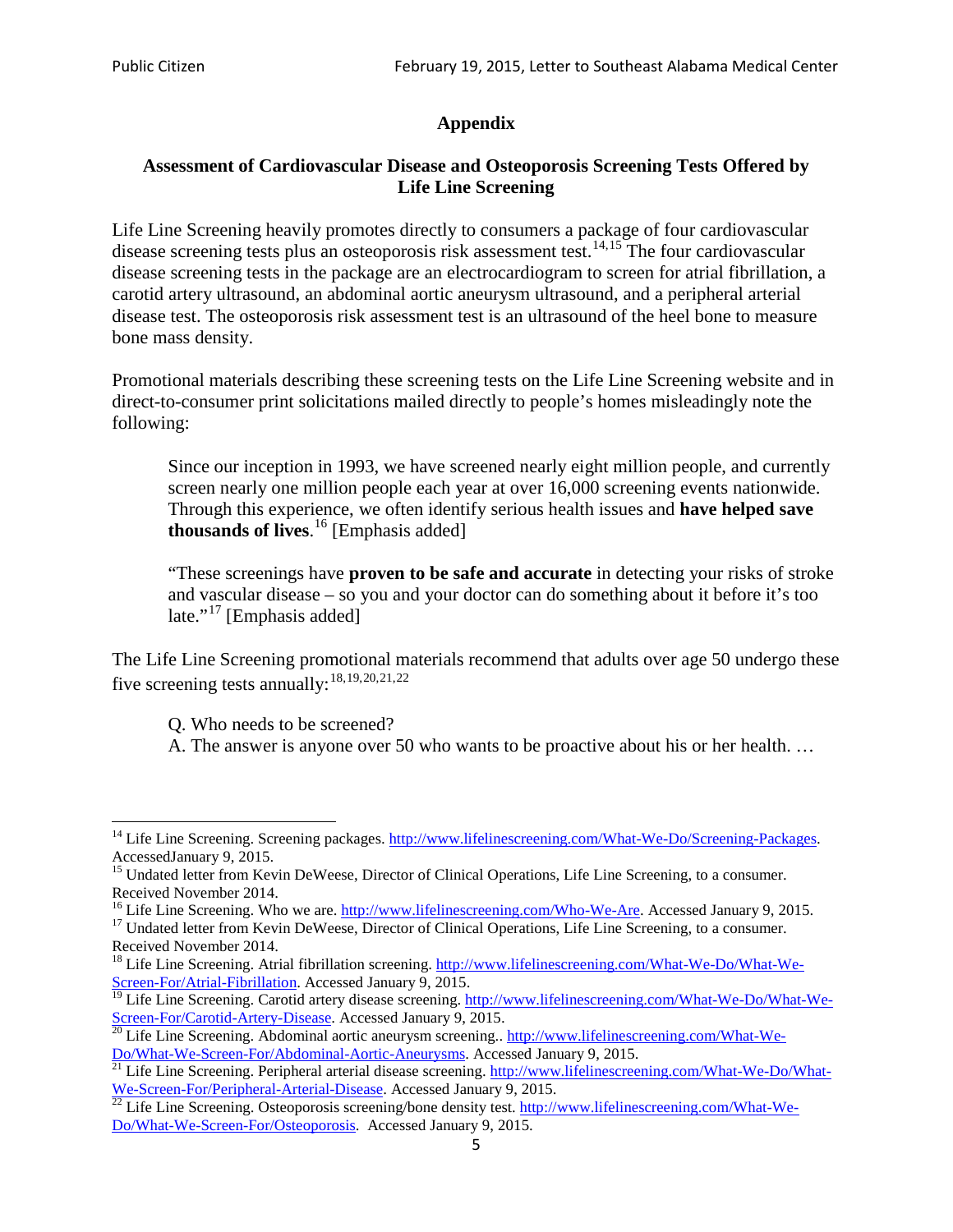However if you have a family history of stroke or heart disease, or if you have high risk factors such as being overweight, high cholesterol, smoking, or lack exercise you may wish to be screened, even if you are in your  $40^\circ$ s.<sup>[23](#page-5-0)</sup>

Life Line Screening's primary package is offered at a price of \$149, purportedly providing consumers a "savings of \$181."<sup>[24](#page-5-1)</sup>

Life Line Screening seeks to prompt asymptomatic individuals for whom screening for asymptomatic cardiovascular disease and osteoporosis is *not clinically indicated* to undergo screening by using inappropriate direct-to-consumer advertisements and solicitations that target consumer fear about having undetected, potentially life-threatening diseases.<sup>[25](#page-5-2)</sup> Examples of such statements found on Life Line Screening's website and print solicitation materials include the following:

- Website: "The absence of risk factors does **not** guarantee that a person will not die from a heart attack. In fact, 1 in 3 people who develop a myocardial infarction (MI) will not have any of the conventional risk factors, which include smoking, unhealthy diet, obesity, physical inactivity, high blood pressure, diabetes and raised lipids."[26](#page-5-3) [Emphasis in original]
- Website: "Similarly, **80% – 85% of strokes occur without warning in asymptomatic patients**, so they can only be significantly reduced by finding and treating the disease before it happens."<sup>[27](#page-5-4)</sup> [Emphasis added]
- Website: "Abdominal aortic aneurysms pose a threat because **they are usually silent until a medical emergency occurs**."[28](#page-5-5) [Emphasis added]
- Website: "**Aneurysms are a health risk because they can burst or rupture. A ruptured aneurysm can cause severe internal bleeding, which can lead to shock or even death.**"<sup>[29](#page-5-6)</sup> [Emphasis in original]
- Website: "Your carotid arteries are the two large blood vessels in your neck that supply blood to your brain. When these arteries become clogged with cholesterol, they become

<span id="page-5-0"></span><sup>&</sup>lt;sup>23</sup> Life Line Screening. Questions  $\&$  answers about Life Line Screening. Enclosure to undated letter from Kevin DeWeese, Director of Clinical Operations, Life Line Screening, to a consumer. Received November 2014.

<span id="page-5-1"></span><sup>&</sup>lt;sup>24</sup> Undated letter from Kevin DeWeese, Director of Clinical Operations, Life Line Screening, to a consumer. Received November 2014.

<span id="page-5-2"></span><sup>25</sup> Lovett KM, Liang BA. Direct-to-consumer cardiac screening and suspect risk evaluation. *JAMA*.  $2011;305(24):2567-2568$ .<br><sup>26</sup> Life Line Screening. The benefits of ultrasound screening in key cardiovascular disease areas.

<span id="page-5-3"></span>[http://www.lifelinescreeningresearch.com/the-benefits-of-ultrasound-screening/.](http://www.lifelinescreeningresearch.com/the-benefits-of-ultrasound-screening/) Accessed January 9, 2015.<br><sup>28</sup> Life Line Screening. Abdominal aortic aneurysm screening. http://www.lifelinescreening.com/What-We-<sup>28</sup>

<span id="page-5-5"></span><span id="page-5-4"></span>[Do/What-We-Screen-For/Abdominal-Aortic-Aneurysms.](http://www.lifelinescreening.com/What-We-Do/What-We-Screen-For/Abdominal-Aortic-Aneurysms) Accessed January 9, 2015. <sup>29</sup> Life Line Screening. Abdominal aortic aneurysm (AAA).

<span id="page-5-6"></span>[http://www.lifelinescreening.com/~/media/Files/US/pdfs/FactSheetAAAupdated.ashx.](http://www.lifelinescreening.com/~/media/Files/US/pdfs/FactSheetAAAupdated.ashx) Accessed January 9, 2015.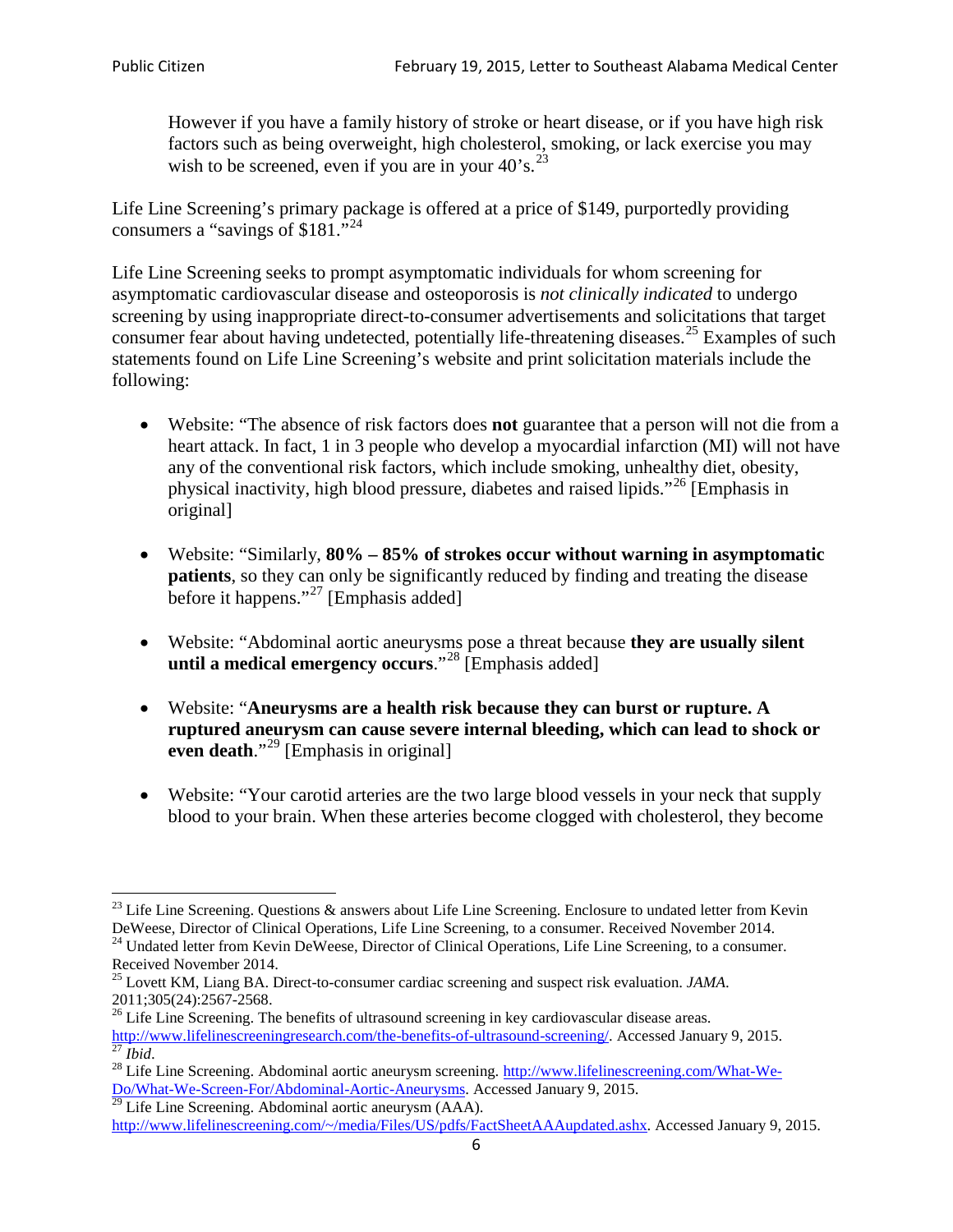**dangerously narrow**. **If a blood clot occurs in the carotid arteries, then blood cannot reach your brain and a stroke can result**. "<sup>[30](#page-6-0)</sup> [Emphasis added]

- Website: "A ruptured aortic aneurysm can cause massive internal bleeding and requires prompt emergency treatment to prevent death. **It is estimated that 80% of people with a ruptured aneurysm will die, and that many of these will die before being able to reach a hospital.**"<sup>[31](#page-6-1)</sup> [Emphasis added]
- Website: "As we age, bones begin to break down faster than new bone can be formed. Osteoporosis removes minerals from bones until they become so weak and brittle that they fracture very easily. Actions such as bending to pick up a newspaper, lifting a vacuum, or even coughing can cause a fracture. **Some fractures, such as hip fractures, may require hospitalization or major surgery, and may result in disability or even**  death."<sup>[32](#page-6-2)</sup> [Emphasis added]
- Direct-to-consumer letter: "These screenings have proven to be safe and accurate in detecting **your risks of stroke and vascular disease** – so you and your doctor **can do something about it before it's too late.**"<sup>[33](#page-6-3)</sup> [Emphasis added]
- Direct-to-consumer letter: "The lifetime risk of stroke for middle-aged men and women is 1 in 5 for women and 1 in 6 for men, and **it takes a terrible toll on families**."[34](#page-6-4) [Emphasis added]
- Direct-to-consumer letter: "Life Line Screening has conducted nearly 8 million screenings, and customers sometimes tell us they feel the **screenings saved their**  lives."<sup>[35](#page-6-5)</sup> [Emphasis added]
- Direct-to-consumer letter:  $36$  "What's inside your arteries?" [Emphasis in original]

As discussed below, a review of current evidence-based guidelines and relevant scientific literature fails to provide support for use of these five tests — individually or together as a package — for widespread screening of asymptomatic individuals in the general adult population over age 50 on a one-time basis, let alone annually. For many individuals, the risks of harm outweigh the benefits of the testing. Moreover, since the tests are not clinically indicated for most people being screened, and since many people will undergo additional unnecessary testing, these screenings are resulting in financial harm to many individuals.

<span id="page-6-0"></span><sup>&</sup>lt;sup>30</sup> Life Line Screening. Carotid artery disease screening. [http://www.lifelinescreening.com/What-We-Do/What-We-](http://www.lifelinescreening.com/What-We-Do/What-We-Screen-For/Carotid-Artery-Disease)[Screen-For/Carotid-Artery-Disease.](http://www.lifelinescreening.com/What-We-Do/What-We-Screen-For/Carotid-Artery-Disease) Accessed January 9, 2015.<br><sup>31</sup> *Ibid.* 32 Life Line Screening. Osteoporosis screening/bone density test. [http://www.lifelinescreening.com/What-We-](http://www.lifelinescreening.com/What-We-Do/What-We-Screen-For/Osteoporosis)

<span id="page-6-2"></span><span id="page-6-1"></span>[Do/What-We-Screen-For/Osteoporosis.](http://www.lifelinescreening.com/What-We-Do/What-We-Screen-For/Osteoporosis) Accessed January 9, 2015. <sup>33</sup> Undated letter from Kevin DeWeese, Director of Clinical Operations, Life Line Screening, to a consumer.

<span id="page-6-3"></span>Received November 2014.<br><sup>34</sup> Ibid.

<span id="page-6-4"></span>

<span id="page-6-5"></span><sup>34</sup> *Ibid*. 35 *Ibid*. 36 *Ibid*.

<span id="page-6-6"></span>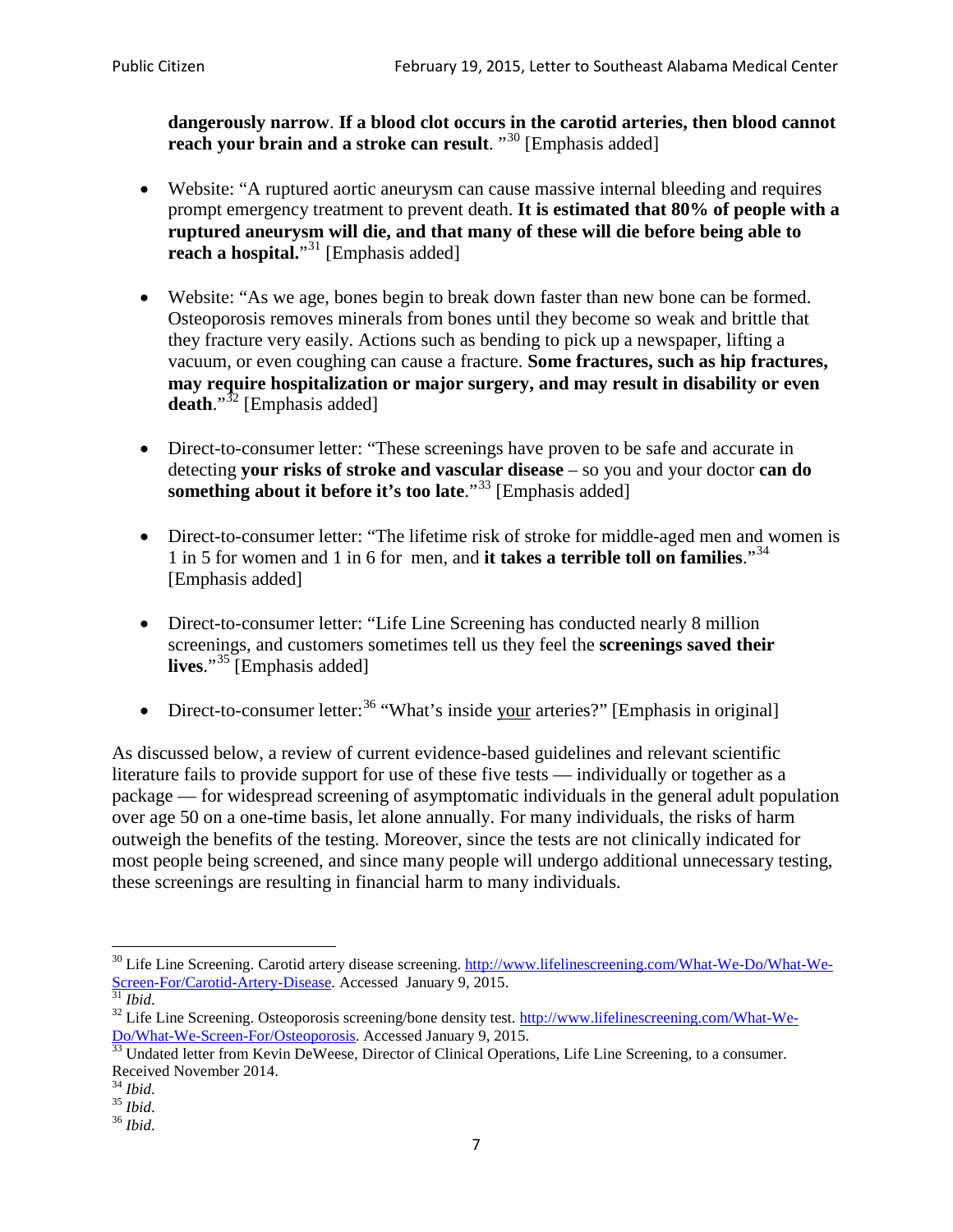Although the following screening tests sound appealing, each one either: (a) clinically benefits only appropriately selected high-risk groups of patients (rather than *all* adults over age 50); or (b) has not been scientifically proven to provide any clinically meaningful benefit to anyone. Widespread and indiscriminate use of these tests is likely to be harmful to large numbers of individuals in the general, asymptomatic population by yielding a significant number of falsepositive test results, leading to subsequent unnecessary diagnostic procedures and treatments, associated adverse effects of those procedures and treatments, and unwarranted anxiety in tested individuals. In addition, some individuals undergoing inappropriate screening will have truepositive abnormal results, but the abnormalities found will never cause symptoms or death, leading to overdiagnosis.

## **A. Atrial fibrillation screening with electrocardiogram (ECG):**

The Life Line Screening online promotional materials state:<sup>[37](#page-7-0)</sup>

Atrial Fibrillation is the most common type of heart arrhythmia (abnormal heartbeat). It occurs when the heart's upper chambers (the atria) beat irregularly or quiver. Without an effective heartbeat blood isn't pumped completely out of the atria, causing blood to pool and possibly clot. A clot can travel to other parts of the body, including the brain, where it may result in stroke.

Screening for Atrial Fibrillation

• A non-invasive procedure used to detect irregular heartbeat (a major risk factor for stroke), an Atrial Fibrillation screening is performed by attaching [ECG] electrodes above your wrists and ankles.

Who should have an atrial fibrillation screening?

• Anyone with risk factors for stroke, atrial fibrillation or carotid artery disease

How often should I get an atrial fibrillation screening?

• Annually

<span id="page-7-1"></span>However, we are not aware of any major medical professional organization that endorses widespread screening of asymptomatic patients younger than age 65 for atrial fibrillation. In addition, atrial fibrillation can be detected in most patients who have the condition simply by checking for an irregularly irregular pulse during a physical exam.

In 2011, the American Heart Association (AHA) and the American Stroke Association (ASA) jointly issued updated evidence-based guidelines for the primary prevention of stroke.<sup>[38](#page-7-1)</sup> The

<span id="page-7-0"></span><sup>&</sup>lt;sup>37</sup> Life Line Screening. Atrial fibrillation screening. [http://www.lifelinescreening.com/What-We-Do/What-We-](http://www.lifelinescreening.com/What-We-Do/What-We-Screen-For/Atrial-Fibrillation)[Screen-For/Atrial-Fibrillation.](http://www.lifelinescreening.com/What-We-Do/What-We-Screen-For/Atrial-Fibrillation) Accessed January 9, 2015.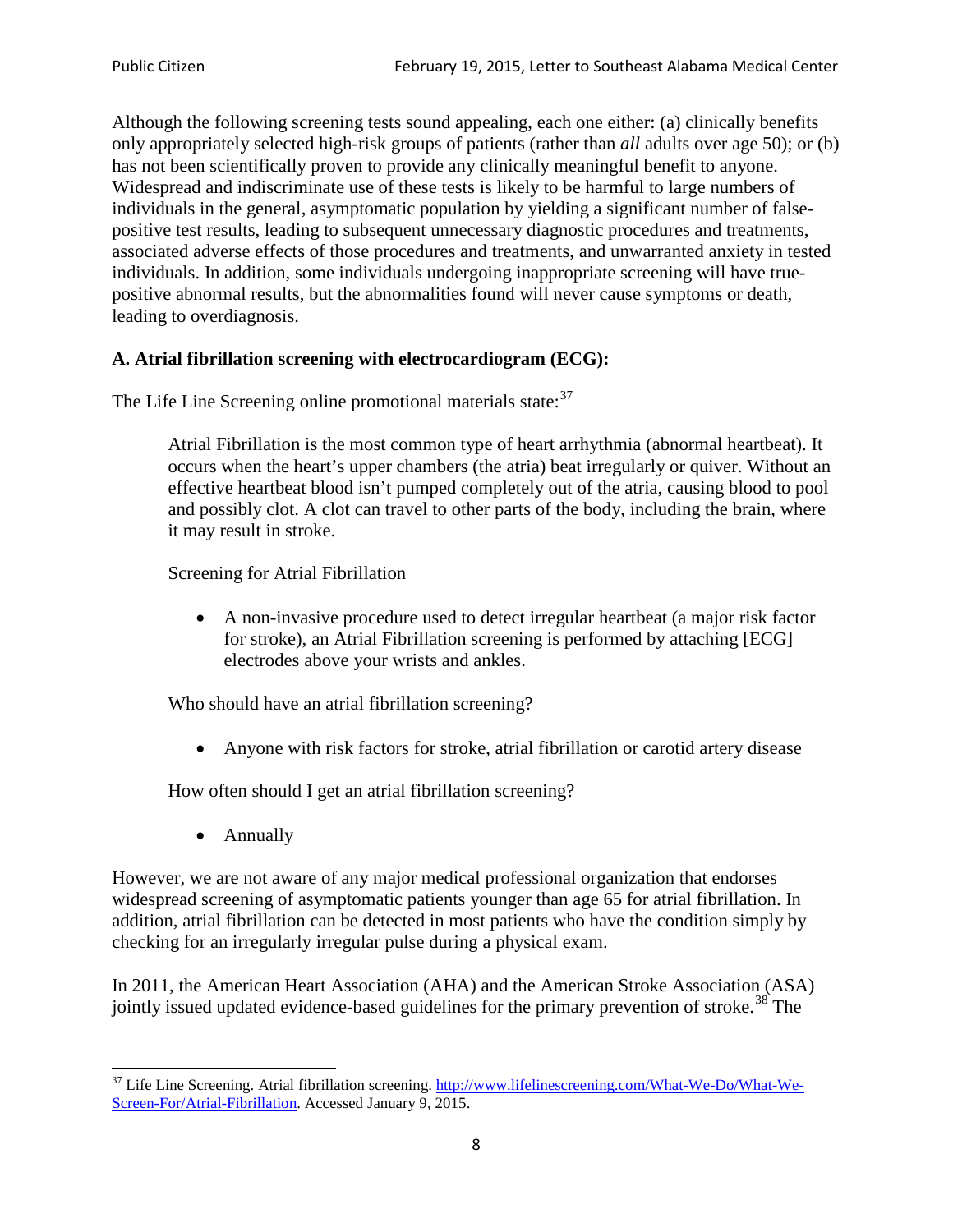American Academy of Neurology (AAN) affirmed the value of these guidelines. The 2011 AHA/ASA guidelines provided the following recommendation regarding screening for atrial fibrillation:

Active screening for atrial fibrillation in patients >65 years of age in primary care settings using pulse taking followed by an ECG as indicated can be useful.

In 2014, the AHA and the ASA issued updated evidence-based guidelines for the primary prevention of stroke.<sup>[39](#page-8-0)</sup> The AAN again affirmed the value of the updated guidelines, and the American Association of Neurological Surgeons, the Congress of Neurological Surgeons and the Preventive Cardiovascular Nurses Association endorsed them. The update provided the following recommendation regarding screening for atrial fibrillation:

Active screening for AF in the primary care setting in patients >65 years of age by pulse assessment followed by ECG as indicated can be useful.

In 2010 and 2012, the European Society of Cardiology issued evidence-based guidelines that similarly recommended that patients ages 65 and older be screened for atrial fibrillation by their primary health care providers by checking the pulse, followed by an ECG in case of irregularity. $40,41$  $40,41$ 

# **B. Stroke/Carotid Artery Ultrasound:**

The Life Line Screening online promotional materials state:<sup>[42](#page-8-3)</sup>

Your carotid arteries are the two large blood vessels in your neck that supply blood to your brain. When these arteries become clogged with cholesterol, they become dangerously narrow. If a blood clot occurs in the carotid arteries, then blood cannot reach your brain and a stroke can result. …

<sup>&</sup>lt;sup>38</sup> Goldstein LB, Bushnell CD, Adams RJ, et al. Guidelines for the primary prevention of stroke: A guideline for healthcare professionals from the American Heart Association/American Stroke Association. *Stroke*.

<sup>2011;42(2):517-584.</sup> [see page 1 for title, authors, ANA affirmation; see page 21 for recommendation]

<span id="page-8-0"></span> $\frac{2011,42(2)(317,601)}{39}$  Meschia JF, Bushnell C, Goden-Albala B, et al. Guidelines for the primary prevention of stroke: A statement for healthcare professionals from the American Heart Association/American Stroke Association. *Stroke*.

<sup>2014;45(12):3754-3832.</sup> [see page 1 for title, authors, ANA affirmation and other endorsements; see page 24 for recommendation]

<span id="page-8-1"></span><sup>40</sup> Camm AJ, Kirchhof P, Lip GYH, et al. Guidelines for the management of atrial fibrillation: The Task Force for the Management of Atrial Fibrillation of the European Society of Cardiology (ESC). *Eur Heart J*. 2010;31:2369- 2429. [See page 50]

<span id="page-8-2"></span><sup>41</sup> Camm AJ, Lip GYH, De Caterina R, et al. 2012 focused update of the ESC Guidelines for the management of atrial fibrillation: An update of the 2010 ESC Guidelines for the management of atrial fibrillation. *Eur Heart J*.

<span id="page-8-3"></span><sup>2012;33(21):2719-2747. [</sup>See page 2723]<br><sup>42</sup> Life Line Screening. Carotid artery disease screening. [http://www.lifelinescreening.com/What-We-Do/What-We-](http://www.lifelinescreening.com/What-We-Do/What-We-Screen-For/Carotid-Artery-Disease)[Screen-For/Carotid-Artery-Disease.](http://www.lifelinescreening.com/What-We-Do/What-We-Screen-For/Carotid-Artery-Disease) Accessed January 9, 2015.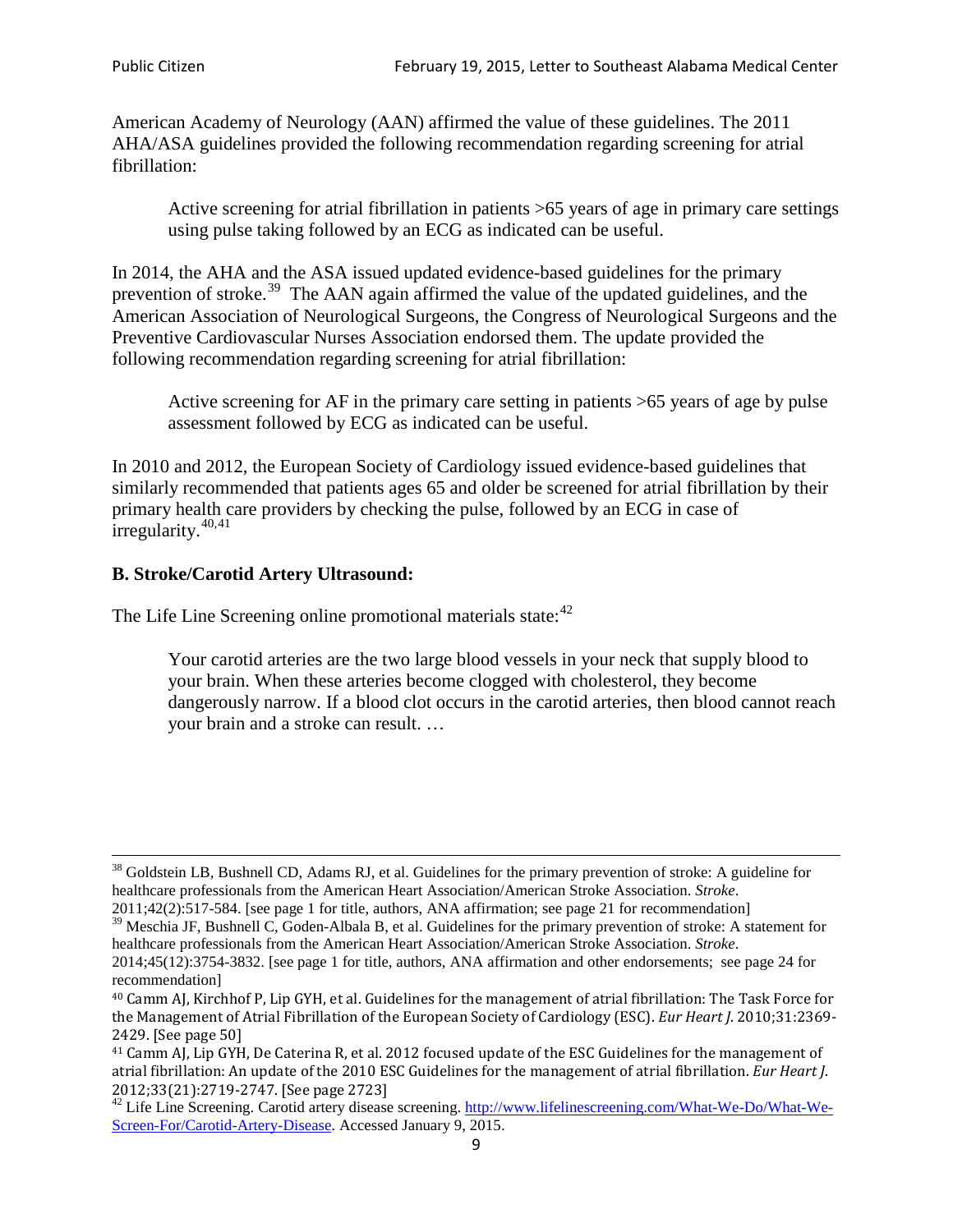Carotid Artery Disease (Plaque) Screening

• Simple, painless and non-invasive, this screening uses cutting-edge Doppler color flow ultrasound technology to create images of the carotid arteries while also measuring blood flow through them.

Who should have a carotid artery screening?

- Anyone over age 50
- Anyone over age 40 with risk factors

How often should I get a carotid artery screening?

• Annually

However, several major medical professional organizations affirmatively recommend *against* indiscriminate screening with carotid artery ultrasounds in low-risk, asymptomatic individuals, and we are not aware of any major medical professional organization that endorses such screening.

Good evidence indicates that although stroke is a leading cause of death and disability in the United States, a relatively small proportion of all disabling, unheralded strokes are due to carotid artery disease. Studies also suggest that only about 1 percent of the general population older than 65 has severe carotid artery stenosis (60 to 90 percent narrowing).<sup>[43](#page-9-0)</sup> Carotid artery stenosis is more prevalent in older adults, smokers, those with hypertension and those with heart disease; unfortunately, research has not found any single risk factor or clinically useful risk stratification tool that can reliably and accurately distinguish people who have clinically important carotid artery stenosis from those who do not.<sup>[44](#page-9-1)</sup>

In 2006, the AHA and the ASA issued a series of evidence-based guidelines for the primary prevention of stroke.[45](#page-9-2) The value of the guidelines was affirmed by the AAN. Although the guidelines did not include a specific recommendation about screening the general population for asymptomatic carotid stenosis, they did state the following:

Although highly selected patients may benefit, screening of general populations for asymptomatic carotid stenosis is unlikely to be cost-effective. The cost-effectiveness of even a one-time screening approach would be highly dependent on the ability to identify a group of persons with a high pretest likelihood of having high-grade asymptomatic disease, the availability of a screening test with a very high sensitivity and specificity when used on a side-scale basis, and very low perioperative complication rates.

<span id="page-9-0"></span> $^{43}$  U.S. Preventive Services Task Force. Screening for carotid artery stenosis: U.S. Preventive Services Task Force recommendation statement. Ann Intern Med. 2007;147(12):854-859.

<span id="page-9-2"></span>

<span id="page-9-1"></span><sup>&</sup>lt;sup>44</sup> *Ibid*. <sup>45</sup> Goldstein LB, Adams R, Alberts MJ, et al. Primary prevention of ischemic stroke: A guideline from the American <sup>45</sup> Goldstein LB, Adams R, Alberts MJ, et al. Primary prevention of ischemic stroke: A guide Heart Association/American Stroke Association Stroke Council. *Stroke*. 2006;37(6):1583-633.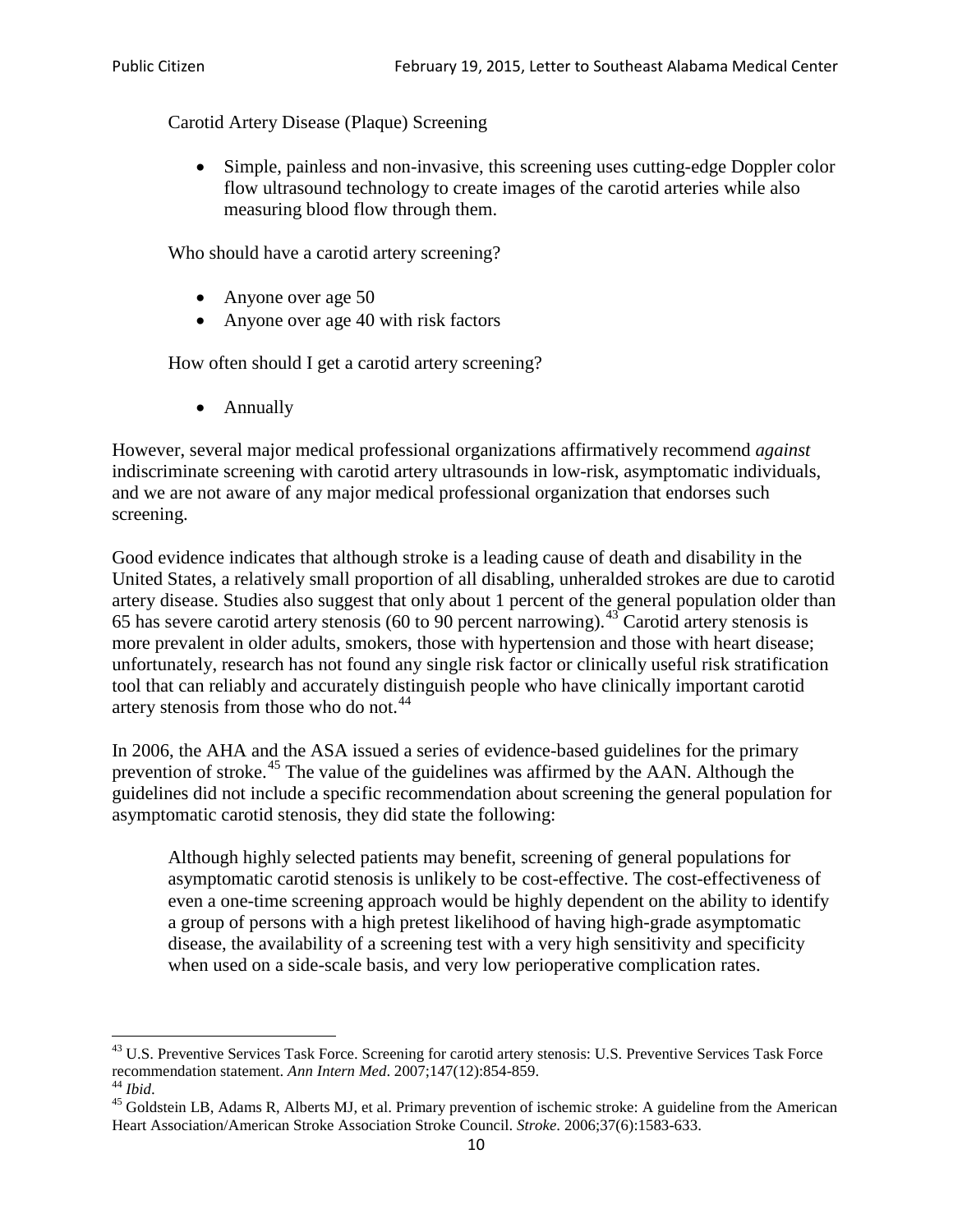These conditions for cost-effective screening are not met for carotid artery ultrasound screening of asymptomatic individuals in the general population, as discussed below.

In 2011, the AHA and the ASA issued updated guidelines for the primary prevention of stroke, the value of which was again affirmed by the  $AAN<sup>46</sup>$  $AAN<sup>46</sup>$  $AAN<sup>46</sup>$ . The updated guidelines stated the following:

Population screening for asymptomatic carotid artery stenosis is not recommended.

In 2014, the AHA and the ASA issued updated guidelines for the primary prevention of stroke. $47$ The AAN again affirmed the value of the updated guidelines, and the American Association of Neurological Surgeons, the Congress of Neurological Surgeons, and the Preventive Cardiovascular Nurses Association endorsed them. The updated guidelines stated the following:

Screening low-risk populations for asymptomatic carotid artery stenosis is not recommended.

In 2007, the U.S. Preventive Services Task Force (USPSTF) issued an evidence-based grade D recommendation *against* screening for asymptomatic carotid artery stenosis in the general population.[48](#page-10-2) In making this a grade D recommendation, the USPSTF concluded with moderate certainty that for individuals with asymptomatic carotid artery stenosis, the benefits of screening do not outweigh the harms. It noted, in particular, the following:

#### **Importance**

Good evidence indicates that although stroke is a leading cause of death and disability in the United States, a relatively small proportion of all disabling, unheralded strokes is due to [carotid artery stenosis].

#### **Detection**

The most feasible screening test for severe [carotid artery stenosis] (for example, 60% to 99% stenosis) is duplex ultrasonography. Good evidence indicates that this test has moderate sensitivity and specificity and yields many false-positive results. A positive result on duplex ultrasonography is often confirmed by digital subtraction angiography, which is more accurate but can cause serious adverse events. Noninvasive confirmatory tests, such as magnetic resonance angiography, involve some inaccuracy. Given these facts, some people with false-positive test results may receive unnecessary invasive carotid endarterectomy surgery.

<span id="page-10-0"></span><sup>&</sup>lt;sup>46</sup> Goldstein LB, Bushnell CD, Adams RJ, et al. Guidelines for the primary prevention of stroke: A guideline for healthcare professionals from the American Heart Association/American Stroke Association. *Stroke*.<br>2011;42(2):517-584. [see page 1 for title, authors, ANA affirmation; see page 25 for recommendation]

<span id="page-10-1"></span><sup>&</sup>lt;sup>47</sup> Meschia JF, Bushnell C, Goden-Albala B, et al. Guidelines for the primary prevention of stroke: A statement for healthcare professionals from the American Heart Association/American Stroke Association. *Stroke*. 2014;45(12):3754-3832. [see page 1 for title, authors, ANA affirmation and other endorsements; see page 30 for

recommendation] <sup>48</sup> U.S. Preventive Services Task Force. Screening for carotid artery stenosis: U.S. Preventive Services Task Force

<span id="page-10-2"></span>recommendation statement. *Ann Intern Med*. 2007;147(12):854-9.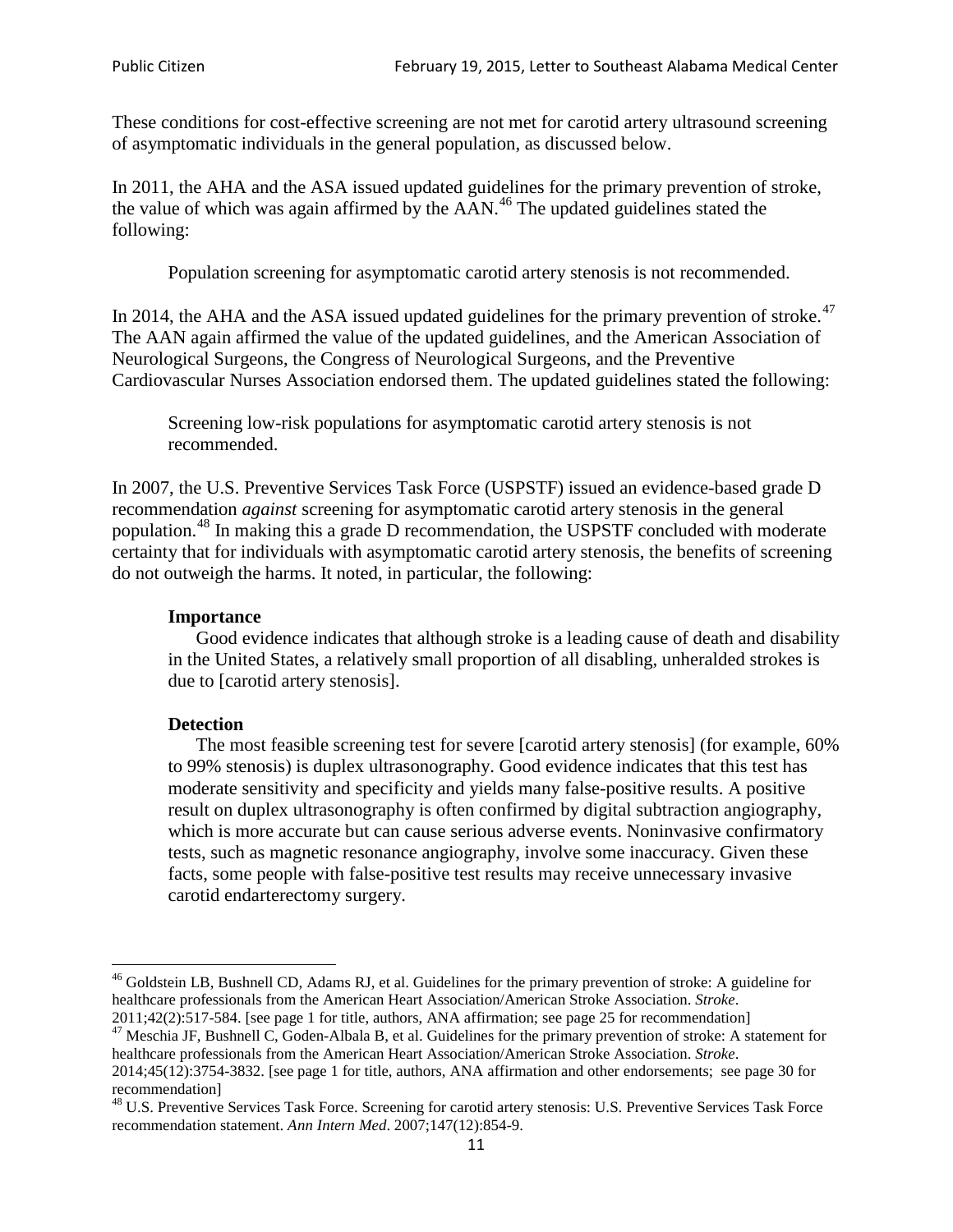## **Benefits of Detection and Early Intervention**

Good evidence indicates that in selected, high-risk trial participants with asymptomatic severe [carotid artery stenosis], carotid endarterectomy by selected surgeons reduces the 5-year absolute incidence of all strokes or perioperative death by approximately 5%. These benefits would be less among asymptomatic people in the general population. For the general primary care population, the benefits are judged to be no greater than small.

## **Harms of Detection and Early Intervention**

Good evidence indicates that both the testing strategy and the treatment with carotid endarterectomy can cause harms. A testing strategy that includes angiography will itself cause some strokes. A testing strategy that does not include angiography will cause some strokes by leading to carotid endarterectomy in people who do not have severe [carotid artery stenosis]. In excellent centers, carotid endarterectomy is associated with a 30-day stroke or mortality rate of about 3%; some areas have higher rates. These harms are judged to be no less than small.

In July 2014, the USPSTF issued an updated recommendation against screening for asymptomatic carotid artery stenosis in the general population.<sup>[49](#page-11-0)</sup> In reaffirming its prior recommendation, the USPSTF concluded with moderate certainty that the harms of screening for asymptomatic carotid artery stenosis outweigh the benefits. The USPSTF presented the following updated rationale: $50$ 

#### **Importance**

Stroke is a leading cause of death and disability in the United States. Although asymptomatic carotid artery stenosis is a risk factor for stroke, it causes a relatively small proportion of strokes.

#### **Detection**

The most feasible screening test for carotid artery stenosis (defined as 60% to 99% stenosis) is ultrasonography. Although adequate evidence indicates that this test has high sensitivity and specificity, in practice, ultrasonography yields many false-positive results in the general population, which has a low prevalence of carotid artery stenosis (approximately 0.5% to 1%). There are no externally validated, reliable tools that can determine who is at increased risk for carotid artery stenosis or for stroke when carotid artery stenosis is present. Adequate evidence indicates that the accuracy of screening by auscultation of the neck is poor.

#### **Benefits of Detection and Early Intervention**

There is no direct evidence on the benefits of screening for carotid artery stenosis. Adequate evidence indicates that in selected trial participants with asymptomatic carotid artery stenosis, carotid endarterectomy (CEA) performed by selected surgeons reduces the absolute incidence of all strokes or perioperative death by approximately 3.5%

<span id="page-11-0"></span><sup>&</sup>lt;sup>49</sup> LeFevre on behalf of the U.S. Preventive Services Task Force. Screening for asymptomatic carotid artery stenosis: U.S. Preventive Services Task Force Recommendation Statement. *Ann Intern Med*. Published online July 8, 2014. doi:10.7326/M14-1333. <sup>50</sup> *Ibid*.

<span id="page-11-1"></span>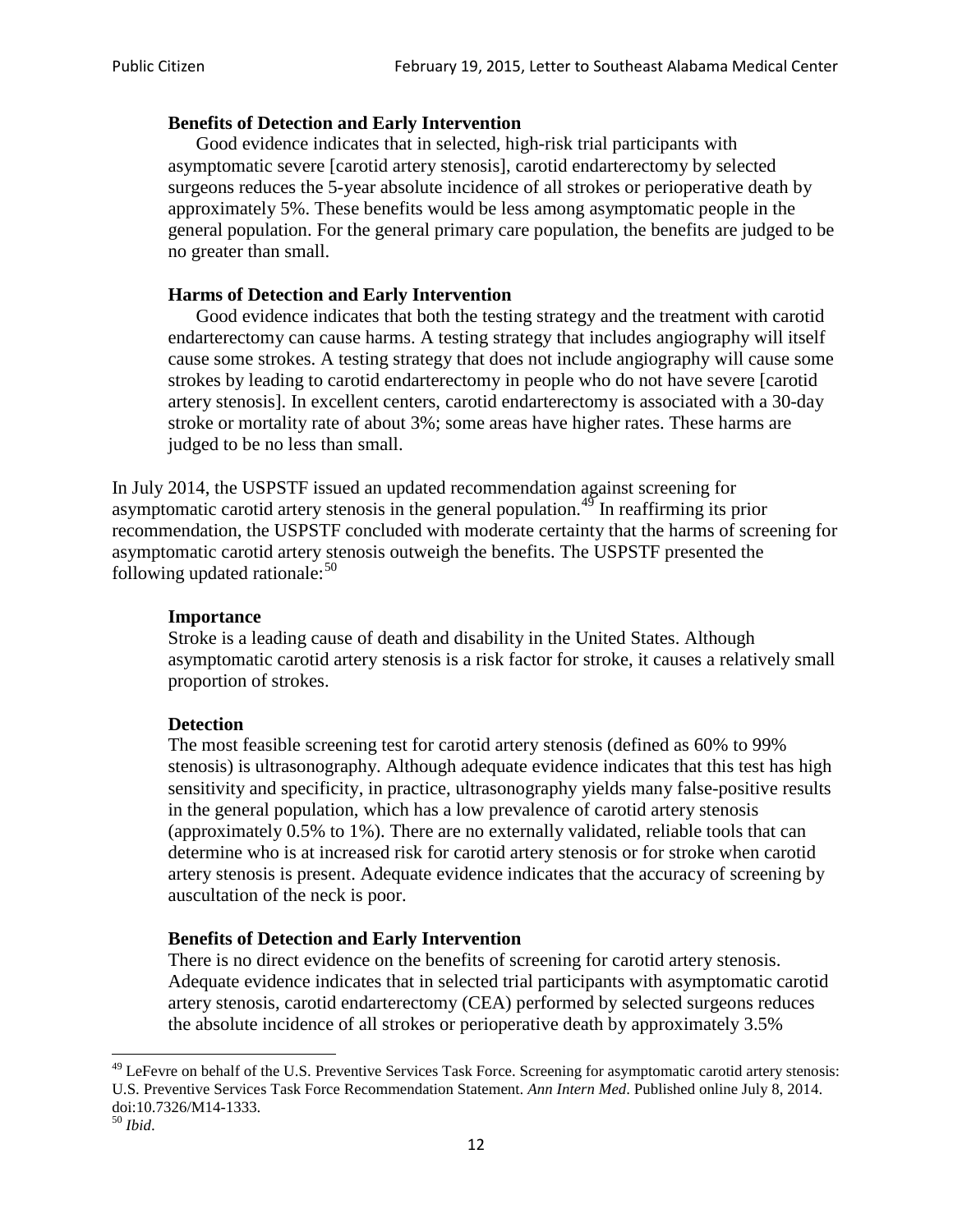compared with (outdated) medical management. However, this difference is probably smaller with current optimal medical management. The magnitude of these benefits would be smaller in asymptomatic persons in the general population. For the general primary care population, the magnitude of benefit is small to none. There is no evidence that identification of asymptomatic carotid artery stenosis leads to any benefit from adding or increasing medication doses (beyond current standard medical therapy for cardiovascular disease prevention).

## **Harms of Detection and Early Intervention**

Adequate evidence indicates that both the testing strategy for carotid artery stenosis and treatment with CEA can cause harms. Although screening with ultrasonography has few direct harms, all screening strategies, including those with or without confirmatory tests (that is, digital subtraction or magnetic resonance angiography), have imperfect sensitivity and specificity and could lead to unnecessary interventions and result in serious harms. In selected centers similar to those in the trials, CEA is associated with a 30-day stroke or mortality rate of approximately 2.4%; reported rates are as high as approximately 5% in low-volume centers and 6% in certain states. Myocardial infarctions are reported in 0.8% to 2.2% of patients after CEA. The 30-day stroke or mortality rate after carotid angioplasty and stenting (CAAS) is approximately 3.1% to 3.8%. The overall magnitude of harms of screening and subsequent treatment of asymptomatic carotid artery stenosis is small to moderate depending on patient population, surgeon, center volume, and geographic location.

In 2007, the American Society of Neuroimaging, with co-sponsorship by the Society of Vascular and Interventional Neurology, issued evidence-based recommendations on the screening of asymptomatic carotid artery disease in the general population and selected subsets of patients.<sup>[51](#page-12-0)</sup> These societies issued a grade E recommendation *against* screening for carotid artery stenosis in the general population or in a selected population based on age, gender or any other variable alone. The criteria for a grade E recommendation were that the prevalence of disease may be high or low but detection and treatment is documented to have no benefit, or prevalence of disease is low. They also issued a grade A recommendation that screening of selective subpopulations of adults age 65 or older with at least three cardiovascular risk factors (hypertension, coronary artery disease, current cigarette smoking or hyperlipidemia) needs to be considered. The criteria of a grade A recommendation were that the prevalence of disease is high and detection and treatment is of documented benefit.

In 2011, the Society for Vascular Surgery issued a position statement recommending ultrasound screening of carotid arteries only for high-risk individuals age 55 or older, taking into account cardiovascular risk factors, such as a history of hypertension, diabetes mellitus, smoking,

<span id="page-12-0"></span><sup>&</sup>lt;sup>51</sup> Qureshi AI, Alexandrov AV, Tegeler CH, et al. Guidelines for screening of extracranial carotid artery disease: a statement for healthcare professionals from the multidisciplinary practice guidelines committee of the American Society of Neuroimaging; cosponsored by the Society of Vascular and Interventional Neurology. *J Neuroimaging*. 2007;17(1):19-47.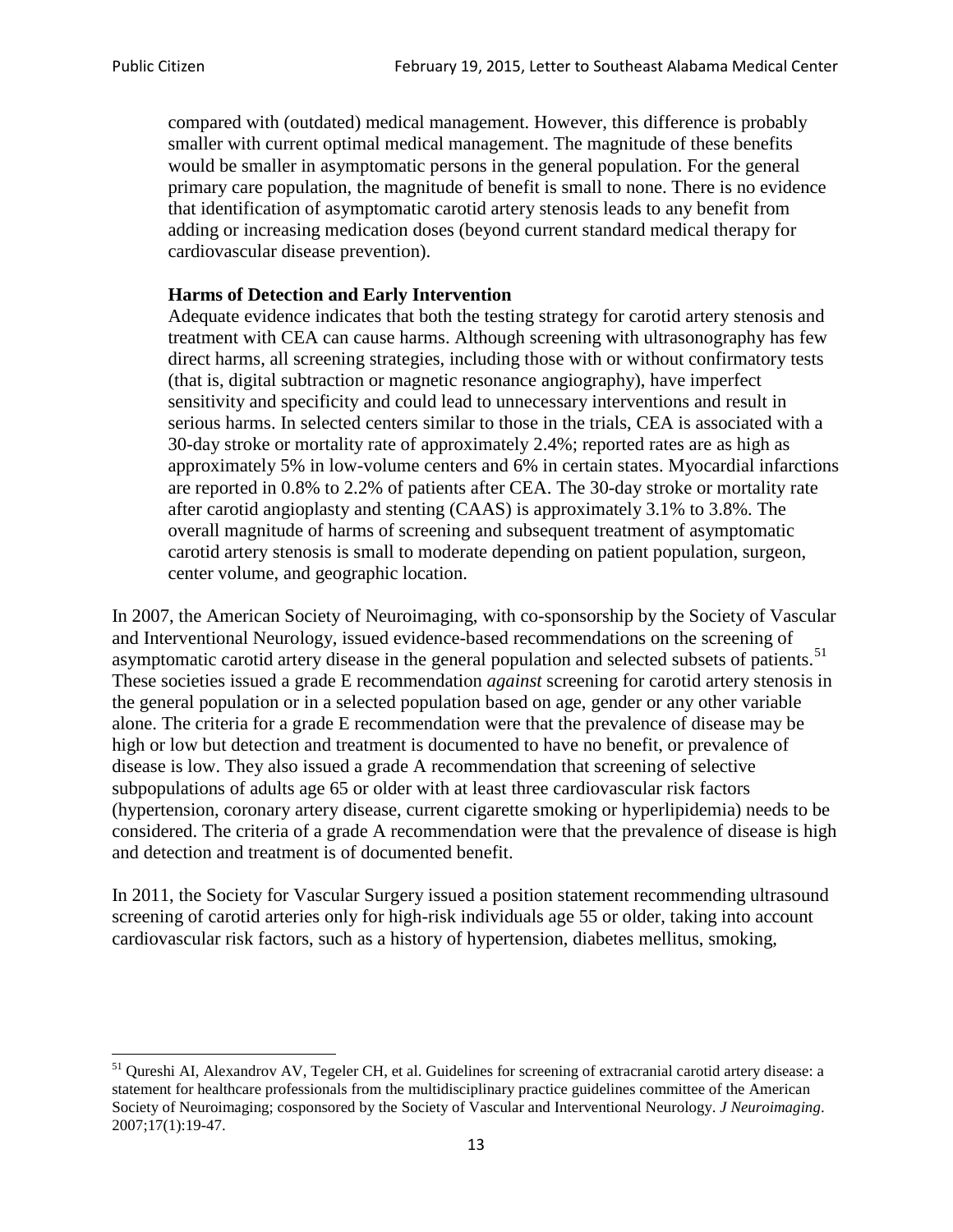hypercholesterolemia, or known cardiovascular disease.<sup>[52](#page-13-0)</sup> The position statement provided little substantive evidence to support this recommendation.

Thus, screening for carotid artery stenosis with ultrasound in the general, asymptomatic population has *not* been shown to significantly improve clinical outcomes, and numerous medical professional organizations strongly recommend against such screening.

## **C. Abdominal Aortic Aneurysm Ultrasound:**

The Life Line Screening online promotional materials state:<sup>[53](#page-13-1)</sup>

An Abdominal Aortic Aneurysm (AAA), a specific kind of aneurysm, is a condition in which the lining of the blood vessel called the aorta is enlarged within the abdomen. Abdominal aortic aneurysms pose a threat because they are usually silent until a medical emergency occurs.

The abdominal aorta is the largest blood vessel in the body and the main artery that originates in the heart. As the lining weakens from age and other risk factors, the vessel wall thins and expands. …

Screening for Aortic Aneurysms

• A painless, non-invasive procedure, an abdominal aortic aneurysm screening requires you to lie on your back while a technician uses ultrasound to take images and measurements of your abdominal aorta. …

Who should have an aortic aneurysm screening?

• Anyone with risk factors

How often should I get an aortic aneurysm screening?

• Annually

By definition, an AAA is present when aortic diameter equals or exceeds 3.0 cm (slightly more than one inch).<sup>[54](#page-13-2)</sup> Most people who have an AAA show no signs or symptoms until it ruptures. The strongest risk factor for *rupture* of an AAA is the aortic diameter.<sup>[55](#page-13-3)</sup> Thus, risk of AAA rupture rises with increasing size of the aneurysm. AAAs with a diameter between 3.0 and 3.9

<span id="page-13-0"></span><sup>&</sup>lt;sup>52</sup> Society for Vascular Surgery. SVS position statement on vascular screenings. January 2011. http://www.vascularweb.org/about/positionstatements/Pages/svs-position-statement-on-vascular-screening.aspx.<br>Accessed January 14, 2015.

<span id="page-13-1"></span>Accessed January 14, 2015.<br>
Sa Life Line Screening. Abdominal aortic aneurysm screening. http://www.lifelinescreening.com/What-We-<br>
Do/What-We-Screen-For/Abdominal-Aortic-Aneurysms. Accessed January 9, 2015.

<span id="page-13-2"></span> $\frac{54}{9}$  Fleming C, Whitlock EP, Beil TL, Lederle FA. Screening for abdominal aortic aneurysm: A best-evidence systematic review for the U.S. Preventive Services Task Force. *Ann Intern Med.* 2005;142(3):203-211.<br><sup>55</sup> Lederle FA, Johnson GR, Wilson SE, et al. Rupture rate of large abdominal aortic aneurysms in patients refusing

<span id="page-13-3"></span>or unfit for elective repair. *JAMA*. 2002;287(22):2968-2972.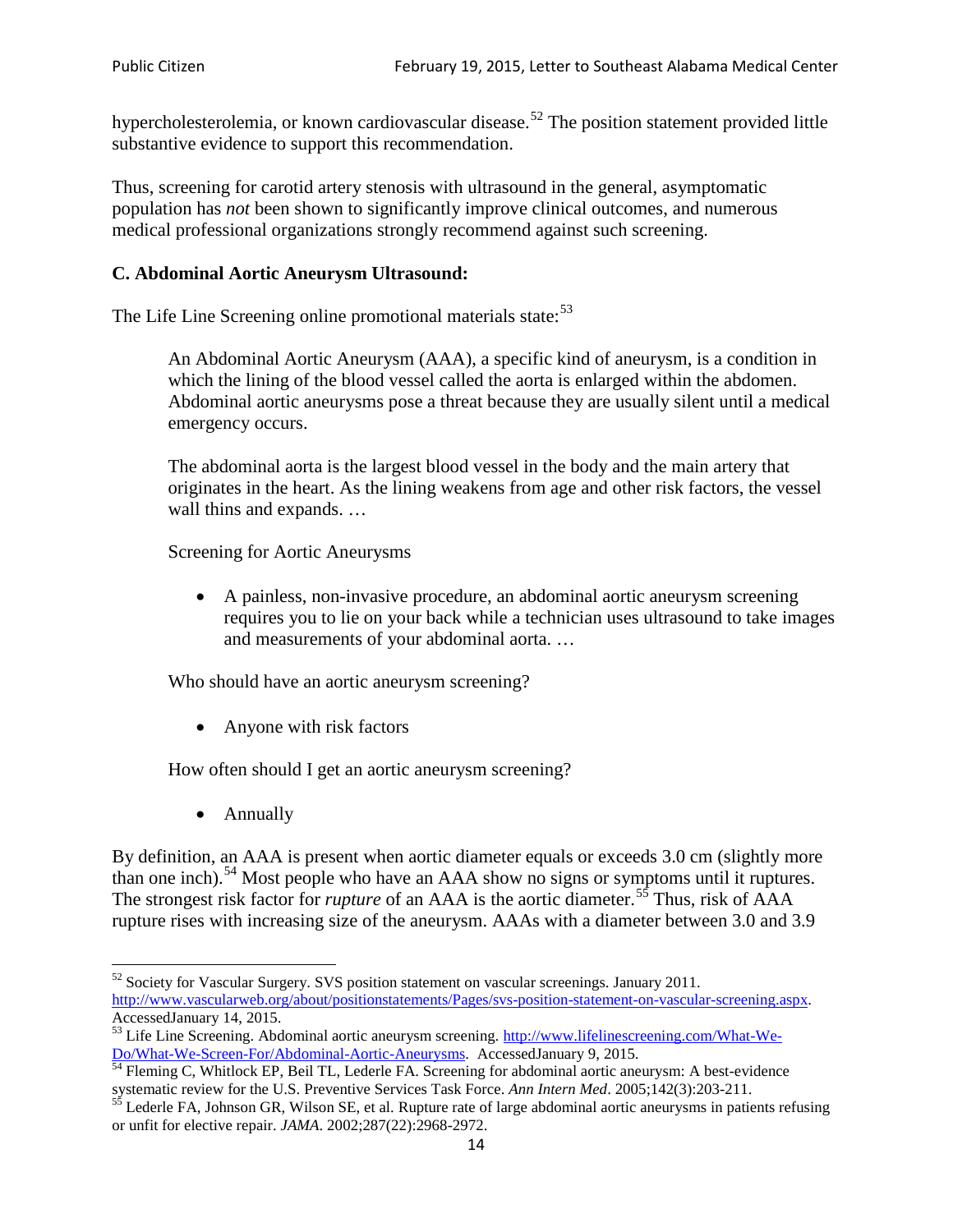cm have an essentially 0 percent annual rupture risk; those with between 4.0 and 4.9 cm have a 1 percent risk; and those between 5.0 and 5.9 cm have a 11 percent annual rupture risk.<sup>[56](#page-14-0)</sup>

In a study of an unselected general population in the U.K., the prevalence of AAA was six times greater in men than women for all age groups.<sup>[57](#page-14-1)</sup> For men not screened for  $AAA$ , almost all deaths from ruptured AAAs occurred after age 65, with more than half occurring before age 80.<sup>[58](#page-14-2)</sup> For women not screened for AAA, the majority of AAA-related deaths occurred after age 80.<sup>[59](#page-14-3)</sup>

Several major medical professional organizations affirmatively recommend one-time ultrasound screening for AAAs *only in certain high-risk individuals* given the epidemiology of AAAs described above, and we are not aware of any major medical professional organization that endorses indiscriminate ultrasound screening for AAAs in low-risk, asymptomatic individuals.

In 2005, the USPSTF issued the following evidence-based recommendations for AAA screening: $60$ 

(1) A grade B recommendation for one-time screening for AAA by ultrasonography in men age 65 to 75 who have ever smoked. In making this a grade [B recommendation,](http://www.uspreventiveservicestaskforce.org/uspstf/gradespre.htm#brec) the USPSTF offered the following rationale:

> The USPSTF found good evidence that screening for AAA and surgical repair of large AAAs ( $\geq$ 5.5 cm) in men age 65 to 75 years who have ever smoked (current and former smokers) leads to decreased AAA-specific mortality. There is good evidence that abdominal ultrasonography, performed in a setting with adequate quality assurance (that is, in an accredited facility with credentialed technologists), is an accurate screening test for AAA. There is also good evidence of important harms of screening and early treatment, including an increased number of surgeries with associated clinically significant morbidity and mortality, and short-term psychological harms. On the basis of the moderate magnitude of net benefit, the USPSTF concluded that the benefits of screening for AAA in men age 65 to 75 years who have ever smoked outweigh the harms.

(2) No recommendation for or against screening for AAA in men age 65 to 75 who have *never* smoked. In making this grade C recommendation, the USPSTF offered the following rationale:

> The USPSTF found good evidence that screening for AAA in men age 65 to 75 years who have never smoked leads to decreased AAA-specific mortality. There is, however, a lower prevalence of large AAAs in men who have never smoked

<span id="page-14-0"></span><sup>&</sup>lt;sup>56</sup> LeFevre ML on behalf of the U.S. Preventive Services Task Force. Screening for abdominal aortic aneurysm: U.S. Preventive Services Task Force recommendation statement. *Ann Intern Med*. Online June 24, 2014. doi:

<span id="page-14-1"></span><sup>10.7326/</sup>M14-1204.<br> $57$  Scott RA, Bridgewater SG, Ashton HA. Randomized clinical trial of screening for abdominal aortic aneurysm in women. *Br J Surg.* 2002;89(3):283-285.

<span id="page-14-4"></span><span id="page-14-3"></span>

<span id="page-14-2"></span><sup>&</sup>lt;sup>58</sup> *Ibid.*<br><sup>59</sup> *Ibid.* 2002;<br><sup>60</sup> U.S. Preventive Services Task Force. Screening for abdominal aortic aneurysm: Recommendation statement. *Ann Intern Med*. 2005;142(3):198-202.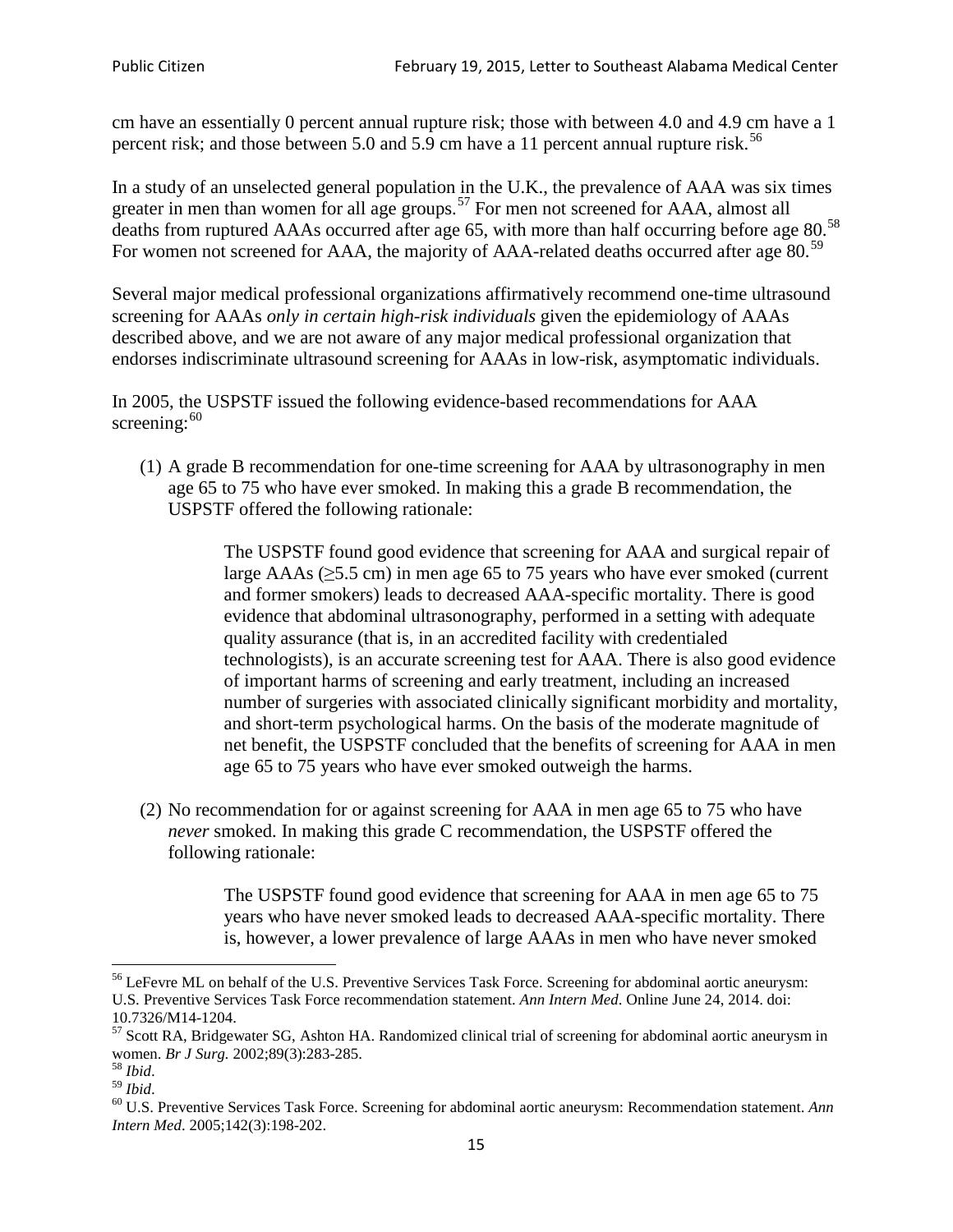compared with men who have ever smoked; thus, the potential benefit from screening men who have never smoked is small. There is good evidence that screening and early treatment lead to important harms, including an increased number of surgeries with associated clinically significant morbidity and mortality, and short-term psychological harms. The USPSTF concluded that the balance between the benefits and harms of screening for AAA is too close to make a general recommendation in this population.

(3) A grade D recommendation *against* routine screening for AAA in women. In making this a grade D recommendation, the USPSTF offered the following rationale:

> Because of the low prevalence of large AAAs in women, the number of AAArelated deaths that can be prevented by screening this population is small. There is good evidence that screening and early treatment result in important harms, including an increased number of surgeries with associated morbidity and mortality, and psychological harms. The USPSTF concluded that the harms of screening women for AAA therefore outweigh the benefits.

In June 2014, the USPSTF issued a revised recommendation statement, based on an updated review of the available evidence published between January 2004 and January 2013.<sup>[61](#page-15-0)</sup> The updated recommendations differ slightly from the 2005 recommendations and include the following: $62$ 

(1) A grade B recommendation for one-time screening for AAA with ultrasonography in men ages 65 to 75 who have ever smoked (no change from 2005). The USPSTF provided the following updated rationale for this unchanged recommendation:

> Four large, population-based, randomized, controlled trials (RCTs) show that invitation to 1-time screening for AAA is associated with reduced AAA-specific mortality in men. This benefit begins 3 years after testing and persists up to 15 years. In addition, risk reduction for AAA rupture and emergency surgery persists up to 10 to 13 years.

> In the 2 highest-quality trials, the relative reduction in AAA-specific mortality after 13 years was 42% to 66%. In the largest trial, where prevalence of AAA was approximately 5% in the screened group, screening was associated with an absolute risk reduction in death of 1.4 per 1000 men.

Abdominal aortic aneurysms are most prevalent in men who have ever smoked, occurring in approximately 6% to 7% of this population. This prevalence increases the importance of screening in these men because it maximizes the absolute benefit that could be achieved (that is, it improves the likelihood that

<span id="page-15-0"></span><sup>61</sup> Guirguis-Blake JM, Beil TL, Senger CA Whitlock EP. Ultrasonography screening for abdominal aortic aneurysms: A systematic review for the U.S. Preventive Services Task Force. *Ann Intern Med*. 2014;160(5):321- 329.

<span id="page-15-1"></span> $62$  LeFevre ML on behalf of the U.S. Preventive Services Task Force. Screening for abdominal aortic aneurysm: U.S. Preventive Services Task Force recommendation statement. *Ann Intern Med*. 2014;161(4):281-290..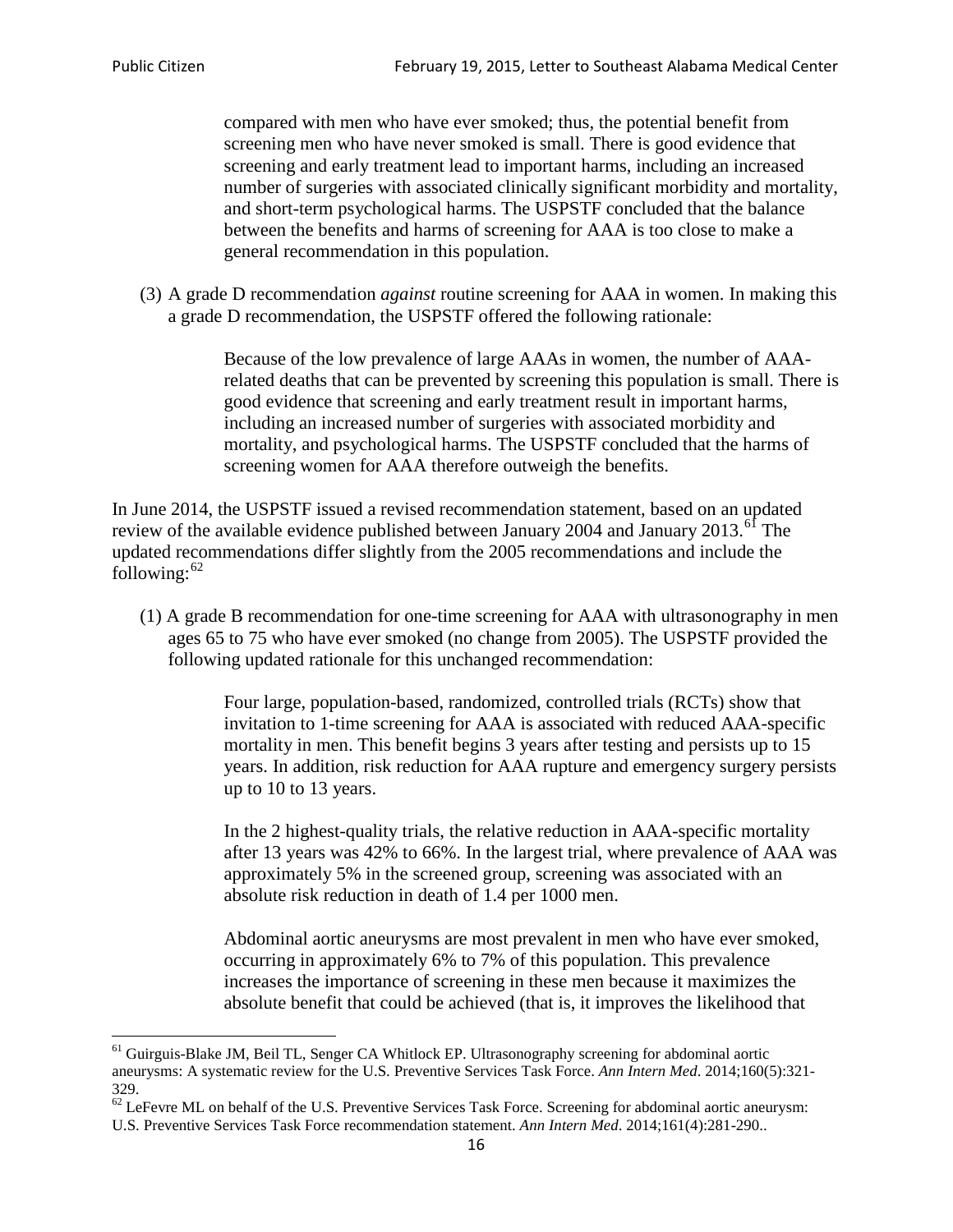men in this group will benefit from screening). Convincing evidence shows that 1-time screening with ultrasonography results in a moderate benefit in men aged 65 to 75 years who have ever smoked.

The USPSTF concluded with high certainty that screening for AAA with ultrasonography in men ages 65 to 75 who have ever smoked has a moderate net benefit.

(2) A grade C recommendation that clinicians *selectively* offer screening for AAA in men ages 65 to 75 who have never smoked rather than routinely screening all men in this group. Evidence indicates that the net benefit of screening all men ages 65 to 75 years who have never smoked is small. In determining whether this service is appropriate in individual cases, patients and clinicians should consider the balance of benefits and harms on the basis of evidence relevant to the patient's medical history, family history, other risk factors, and personal values. The USPSTF offered the following rationale for this new recommendation:

> Screening men overall reduces AAA-specific death, rupture, and emergency surgery. However, the lower prevalence of AAA in men who have never smoked (approximately 2%) substantially reduces the absolute benefit (that is, it greatly lowers the probability that men in this group will benefit from screening). Adequate evidence shows that 1-time screening for AAA with ultrasonography results in a small benefit in men aged 65 to 75 years who have never smoked.

The USPSTF also suggested the following clinical considerations with respect to this new recommendation:

Despite the demonstrated benefits of screening for AAA in men overall, the lower prevalence of AAA in male never-smokers versus male ever-smokers suggests that clinicians should consider a patient's risk factors and the potential for harm before screening for AAA rather than routinely offering screening to all male never-smokers. Important risk factors for AAA include older age and a firstdegree relative with an AAA; other risk factors include a history of other vascular aneurysms, coronary artery disease, cerebrovascular disease, atherosclerosis, hypercholesterolemia, obesity, and hypertension. Factors associated with a reduced risk for AAA include African American race, Hispanic ethnicity, and diabetes.

(3) An I statement concluding that the current evidence is insufficient to assess the balance of benefits and harms of screening for AAA in women ages 65 to 75 who have ever smoked. (An I statement means the USPSTF concludes that the current evidence is insufficient to assess the balance of benefits and harms of the service. Evidence may be lacking, of poor quality, or conflicting, and the balance of benefits and harms cannot be determined.) The USPSTF offered the following rationale for this draft statement:

> *Potential Preventable Burden.* A screening study in Sweden found that the prevalence of AAA in women aged 70 years was low (0.8%) for ever-smokers but increased to 2.0% for current smokers. A meta-analysis of individual-patient data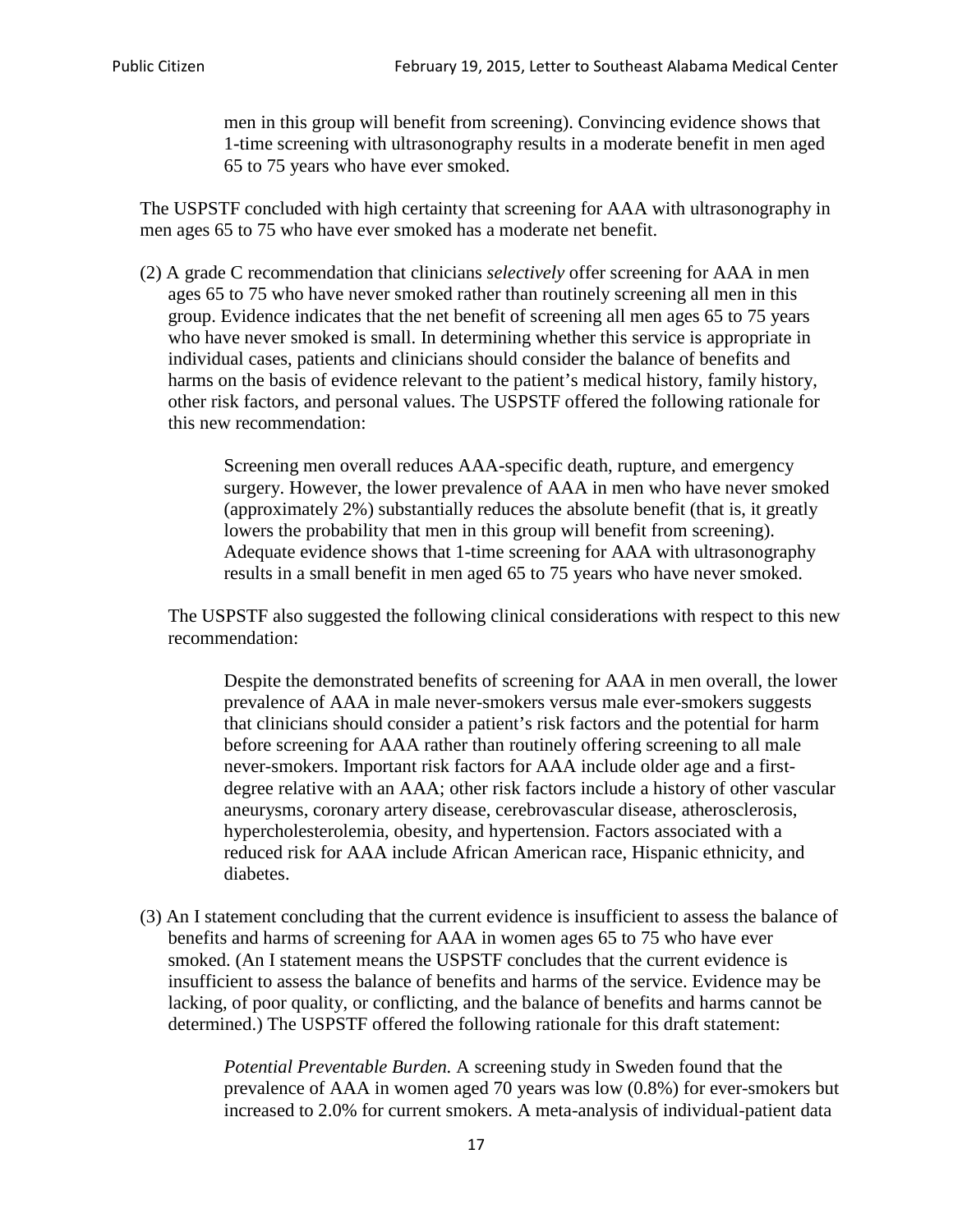found that women have a higher risk than men for AAA rupture at the same diameter (hazard ratio [HR], 3.76 [95% CI, 2.58 to 5.47]). However, AAAassociated deaths occur at an older age in women (at a time of increased competing causes of death and a declining benefit–risk ratio for operative interventions), with 70% of deaths occurring after age 80 years in women compared with fewer than 50% in men. In the only screening RCT that included women, most screen-detected AAAs in women were small (3.0 to 3.9 cm) and AAA-specific mortality was low in screened and unscreened women (<0.2%) after 10 years.

*Potential Harms.* Four RCTs (primarily done in men) showed that screening for AAA doubled the rate of AAA-associated surgeries, largely driven by an increase in elective surgeries. Most screen-detected AAAs were below the 5.5-cm threshold for immediate repair. This finding generally results in long-term or lifelong surveillance and is probably associated with some amount of overtreatment, although the magnitude of this burden is difficult to quantify.

Most screening trials reported an associated decrease in emergency AAA repairs and a reduced 30-day mortality rate associated with emergency surgery in populations invited to screen, although mortality associated with elective surgery was not reduced. Operative mortality associated with AAAs is higher in women than in men (7% vs. 5% for open repair and 2% vs. 1% for endovascular repair, respectively).

*Costs.* In addition to the cost of ultrasonography screening (approximately \$100), the estimated potential associated cost of elective surgery to repair a screendetected AAA ranges from \$37 000 to \$43 000. Potential opportunity costs also may arise, because screening may take the place of other preventive activities that may be more beneficial to the patient.

*Current Practice.* Screening for AAA is provided as part of the "welcome-to-Medicare visit" for women who have a family history of AAA. However, the evidence is insufficient to accurately characterize current practice patterns related to screening for AAA in women.

A retrospective analysis from 2000 to 2010 used the National Inpatient Sample, a database that has a stratified 20% random sample of all nonfederal inpatient hospital admissions in the United States. This analysis found that women are more likely than men to have open surgery versus endovascular aneurysm repair (EVAR) for unruptured AAA (24% vs. 17%, respectively), potentially because of issues with access to the iliac artery (that is, smaller artery size) that may preclude endovascular management.

A retrospective review of 4026 AAA repairs in the Vascular Study Group of New England database (a voluntary registry from 30 academic and community hospitals in the 6 New England states) reported that women were more likely than men to have open surgery versus EVAR and to be older and have smaller aortic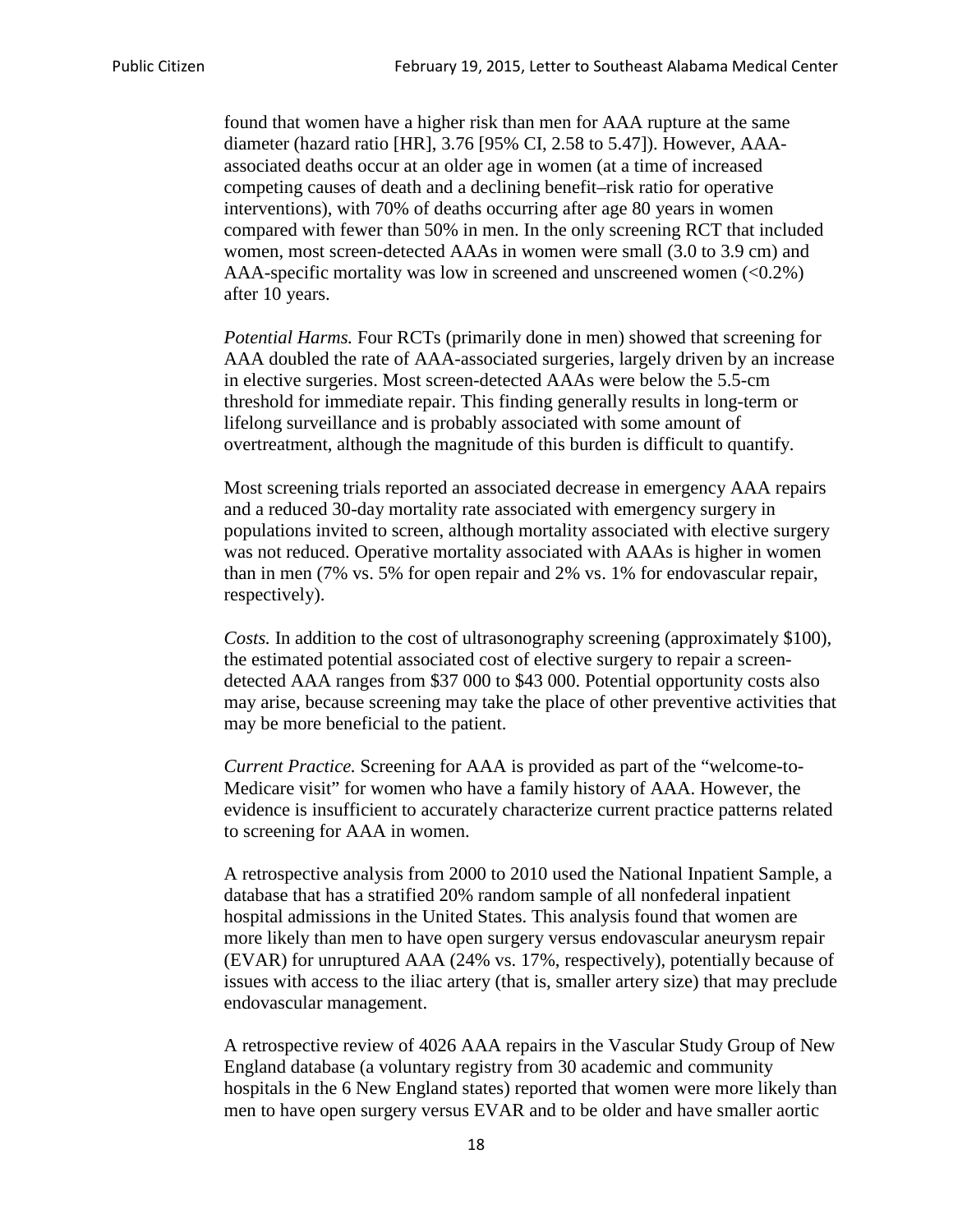diameters at the time of repair. Postoperative complications were higher in women than in men after elective EVAR or open repair, including emergency reoperations, dysrhythmias, leg ischemia or emboli, bowel ischemia, or need for discharge to another medical facility rather than home.

(4) A grade D recommendation *against* routine screening for AAA in women who have never smoked. The USPSTF offered the following rationale for this draft updated recommendation:

> The prevalence of AAA in women who have never smoked is low (0.03% to 0.60% in women aged 50 to 79 years). The evidence also shows no apparent benefit of screening for AAA in women. The USPSTF therefore concludes that adequate evidence shows that the absolute benefit of 1-time screening for AAA with ultrasonography in women who have never smoked can effectively be bounded at none or almost none.

In discussing the harms of detection and early treatment of AAAs, the USPSTF noted the following: $63$ 

In the available trials, groups invited to screening were approximately twice as likely as control groups to have any AAA surgery within 3 to 5 years, predominantly driven by an increase in elective surgeries. More than 90% of AAAs identified by screening were below the 5.5-cm threshold for immediate repair. Detecting smaller AAAs generally leads to long-term (potentially lifelong) surveillance.

A person's risk for death related to elective surgery for AAA is lower than that for death related to emergency surgery for rupture. However, the increase in the overall rates of detection and surgery in the screening groups still potentially represents a harm. A proportion of AAAs will never rupture because they do not advance or because a person dies of a competing cause.

The exact extent of overdiagnosis and overtreatment is difficult to estimate. One study from Massachusetts General Hospital reviewed 24 000 consecutive autopsies between 1952 and 1975 and found that 75% of the 473 patients who died with an undetected or unoperated AAA had a cause of death not related to the AAA (41% were >5.1 cm in diameter). Given that even elective treatment is associated with some risk for perioperative mortality, overtreatment is an important issue to consider when deciding whether to screen for this condition....

Convincing evidence shows that the harms associated with 1-time screening for AAA with ultrasonography are at least small in all populations and potentially higher in women because of their higher risk for operative mortality.

In 2011, the Society for Vascular Surgery issued a position statement on vascular screening recommending a one-time ultrasound screening for AAA for all men age 65 or older and

<span id="page-18-0"></span><sup>63</sup> *Ibid*.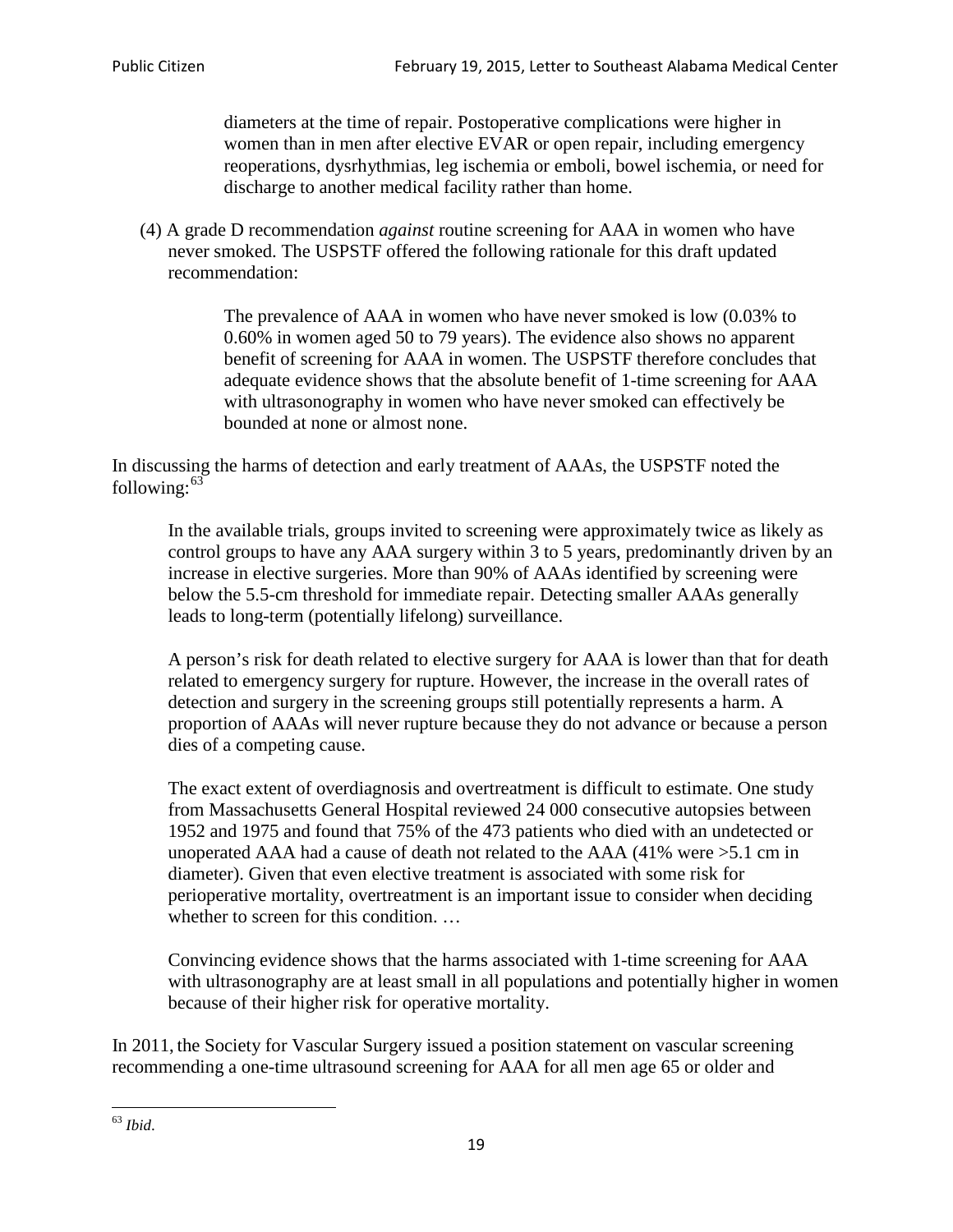screening men as early as age 55 who have a family history of AAA.<sup>[64](#page-19-0)</sup> The society also recommended one-time ultrasound screening for AAA for all women age 65 or older who have a family history of AAA or have smoked.

In 2012, the ACCF, American College of Radiology, American Institute of Ultrasound in Medicine, American Society of Echocardiography, American Society of Nephrology, Intersocietal Commission for the Accreditation of Vascular Laboratories, Society for Cardiovascular Angiography and Interventions, Society of Cardiovascular Computed Tomography, Society for Interventional Radiology, Society for Vascular Medicine, and Society for Vascular Surgery jointly issued evidence-based appropriate use criteria for noninvasive vascular testing (ultrasound and physiological testing) for a variety of possible indications.<sup>[65](#page-19-1)</sup> For each indication, these organizations classified the use of noninvasive vascular testing into one of the following three categories:

- **Appropriate:** The test is one in which the expected incremental information, combined with clinical judgment, exceeds the expected negative consequences — including the risks of the procedure itself and the downstream impact of poor test performance such as delay in diagnosis (false-negatives) or inappropriate diagnosis (false-positives) — by a sufficiently wide margin for the specific indication that the procedure is generally considered acceptable care and a reasonable approach for the indication.
- **Uncertain:** The test *may* be generally acceptable and *may* be a reasonable approach for the specific indication; uncertainty also implies that more research and/or patient information is needed to classify the indication definitively.
- **Inappropriate:** The test *is not* generally acceptable and *is not* a reasonable approach for the specific indication.

These organizations classify screening for AAA as *inappropriate* for anyone under age 65 with no history of smoking, except as noted below. They also classify such screening as *uncertain* for anyone 65 or older with no history of smoking.

These organizations did classify screening for AAA as *appropriate* for the following subgroups:

- Adults older than age 60 with a first-degree relative with an AAA.
- Adults age 65 or older who are current or former smokers.

In summary, the USPSTF and many other major medical professional organizations recommended against routine screening for AAA, or designate such screening as inappropriate for those individuals who are not at high risk for developing AAA. Screening for AAA in the

<span id="page-19-0"></span><sup>64</sup> Society for Vascular Surgery. SVS Position Statement on Vascular Screenings. January 2011. [http://www.vascularweb.org/about/positionstatements/Pages/svs-position-statement-on-vascular-screening.aspx.](http://www.vascularweb.org/about/positionstatements/Pages/svs-position-statement-on-vascular-screening.aspx) 

<span id="page-19-1"></span>Accessed August 21, 2014.<br><sup>65</sup> Mohler ER, Gornik HL, Gerhard-Herman M, et al. ACCF/ACR/AIUM/ASE/ASN/ICAVL/SCAI/SCCT/SIR/ SVM/SVS 2012 appropriate use criteria for peripheral vascular ultrasound and physiological testing part I: Arterial ultrasound and physiological testing*. J Am Coll Cardiol*. 2012;60(3):242-276.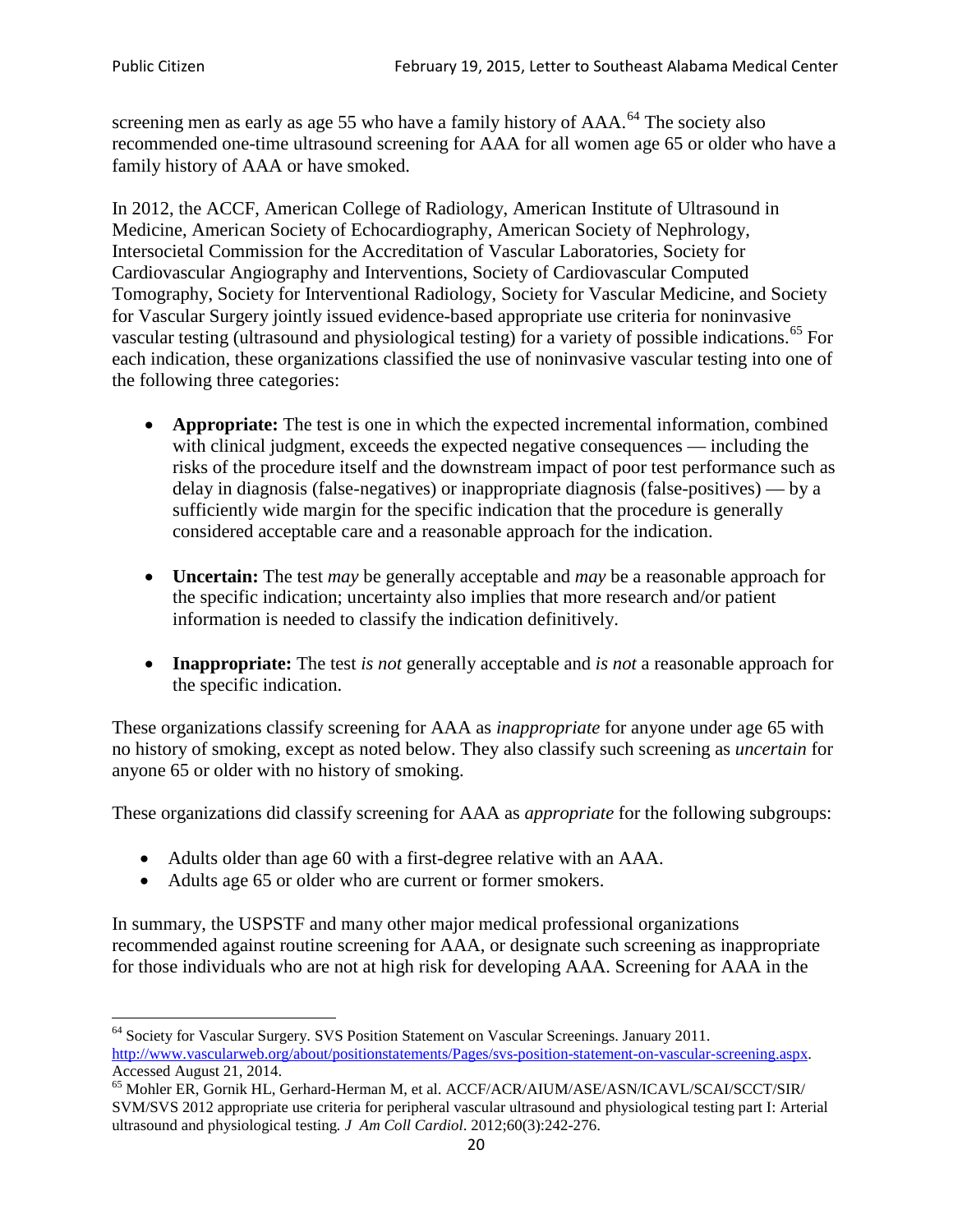general, asymptomatic population has *not* been shown to significantly improve clinical outcome and is likely to do more harm than good.

## **D. Peripheral Arterial Disease Test:**

The Life Line Screening online promotional materials state:<sup>[66](#page-20-0)</sup>

Peripheral Arterial Disease (PAD), more commonly known as hardening of the arteries, affects about eight million Americans. It is a condition in which the large and mediumsized arteries supplying blood to the legs become narrow or clogged, constricting the flow of blood. PAD is caused by atherosclerosis, a gradual process in which cholesterol and scar tissue build up, forming a substance called plaque that clogs the artery. PAD not only causes pain and disability, it also is associated with a much higher risk of heart disease. …

Peripheral Arterial Disease Screening

o A quick, easy and non-invasive procedure, PAD screening is done by using the ankle-brachial index (ABI). After removing your socks and shoes, you will have pressure cuffs placed around your upper arms and ankles. A small ultrasound device will then measure the systolic blood pressure in your limbs. …

Who should have a peripheral arterial disease screening?

• Anyone with risk factors

How often should I get a peripheral arterial disease screening?

• Annually

In 2012, the ACCF, American College of Radiology, American Institute of Ultrasound in Medicine, American Society of Echocardiography, American Society of Nephrology, Intersocietal Commission for the Accreditation of Vascular Laboratories, Society for Cardiovascular Angiography and Interventions, Society of Cardiovascular Computed Tomography, Society for Interventional Radiology, Society for Vascular Medicine, and Society for Vascular Surgery jointly issued evidence-based appropriate use criteria for noninvasive vascular testing (ultrasound and physiological testing) for a variety of possible indications. These appropriate use criteria identify the following as the only appropriate indications for lower extremity artery testing with ABI: patients with diminished pulses, femoral bruit, age greater than 50 with diabetes or smoking, or age greater than 70, which is consistent with ACC/AHA PAD guidelines. The evaluation with ABI for those younger than 50 and those with diabetes was classified as uncertain.[67](#page-20-1)

<span id="page-20-0"></span><sup>&</sup>lt;sup>66</sup> Life Line Screening. Peripheral arterial disease screening. [http://www.lifelinescreening.com/What-We-Do/What-](http://www.lifelinescreening.com/What-We-Do/What-We-Screen-For/Peripheral-Arterial-Disease)[We-Screen-For/Peripheral-Arterial-Disease.](http://www.lifelinescreening.com/What-We-Do/What-We-Screen-For/Peripheral-Arterial-Disease) Accessed January 9, 2015.<br><sup>67</sup> Mohler ER, Gornik HL, Gerhard-Herman M, et al. ACCF/ACR/AIUM/ASE/ASN/ICAVL/SCAI/SCCT/SIR/

<span id="page-20-1"></span>SVM/SVS 2012 appropriate use criteria for peripheral vascular ultrasound and physiological testing part I: Arterial ultrasound and physiological testing. *J Am Coll Cardiol*. 2012;60(3):242-276.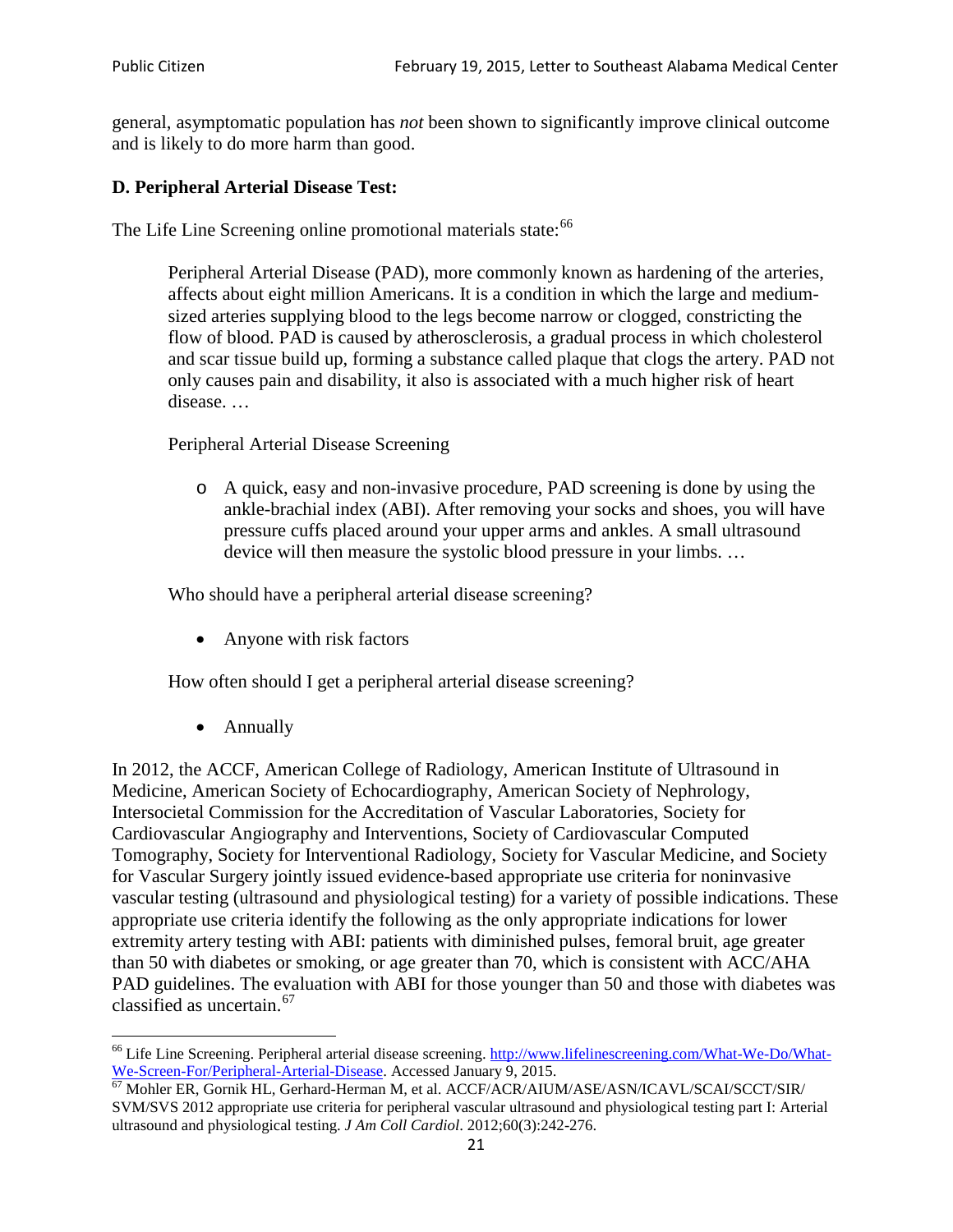In 2013, the USPSTF, based on a systematic review of the scientific literature,<sup>[68](#page-21-0)</sup> issued a grade I statement on ABI testing, concluding that the current evidence is *insufficient* to assess the balance of benefits and harms of screening for peripheral artery disease and cardiovascular disease risk assessment with ABI in adults.<sup>[69](#page-21-1)</sup> In making this statement, the USPSTF noted the following regarding its assessment of the possible benefits and harms of ABI screening:

#### **Benefits of Detection and Early Treatment**

The USPSTF found no evidence that screening for and treatment of PAD in asymptomatic patients leads to clinically important benefits. It also reviewed the potential benefits of adding the ABI to the Framingham Risk Score (FRS) and found evidence that this results in some patient risk reclassification; however, how often the reclassification is appropriate or whether it results in improved clinical outcomes is not known.

Determining the overall benefit of ABI testing requires not only evidence on appropriate risk reclassification but also evidence that this reclassification leads to treatments shown to improve clinical outcomes. One randomized trial found that aspirin did not reduce [cardiovascular disease] events in patients with a low ABI. No studies assessed the effect of lipid-lowering therapy or other cardiovascular risk reduction interventions in patients with asymptomatic PAD and no known diagnosis of [cardiovascular disease] or diabetes. The USPSTF found inadequate evidence that early treatment of screen-detected PAD leads to improvement in clinical outcomes.

#### **Harms of Detection and Early Treatment**

The USPSTF found no studies addressing the magnitude of harms of screening for PAD with the ABI; however, the direct harms to the patient of screening itself, beyond the time needed for the test, are probably minimal. Other harms resulting from testing may include false-positive results, exposure to gadolinium or contrast dye if magnetic resonance angiography (MRA) or computed tomography angiography (CTA) is used to confirm diagnosis, anxiety, labeling, and opportunity costs.

The USPSTF found inadequate evidence on the harms of early treatment of screendetected PAD. One study showed that low-dose aspirin treatment in asymptomatic patients with a low ABI may increase bleeding. Additional harms associated with treatment include use of unnecessary medications (or higher doses) and their resulting adverse effects and discontinuation of medications known to be effective in patients with established coronary artery disease (CAD) if the patient is reclassified to a lower risk category on the basis of a normal ABI.

We are not aware of any major medical professional organization that endorses such screening for peripheral vascular disease with ABI in the general asymptomatic population.

Moreover, treatment benefits for asymptomatic individuals with screen-detected PAD are not well established, and there appear to be no studies that directly assess the impact of screening

<span id="page-21-0"></span><sup>&</sup>lt;sup>68</sup> Lin JS, Olson CM, Johnson ES, Whitlock EP. The ankle-brachial index for peripheral artery disease screening and cardiovascular disease prediction among asymptomatic adults: A systematic evidence review for the U.S. Preventive Services Task Force. *Ann Intern Med.* 2013;159(5):333-341.<br><sup>69</sup> Moyer VA, U.S. Preventive Services Task Force. Screening for peripheral artery disease and cardiovascular

<span id="page-21-1"></span>disease risk assessment with the ankle–brachial index in adults: U.S. Preventive Service Task Force recommendation statement. *Ann Intern Med.* 2013;159(5):342-348.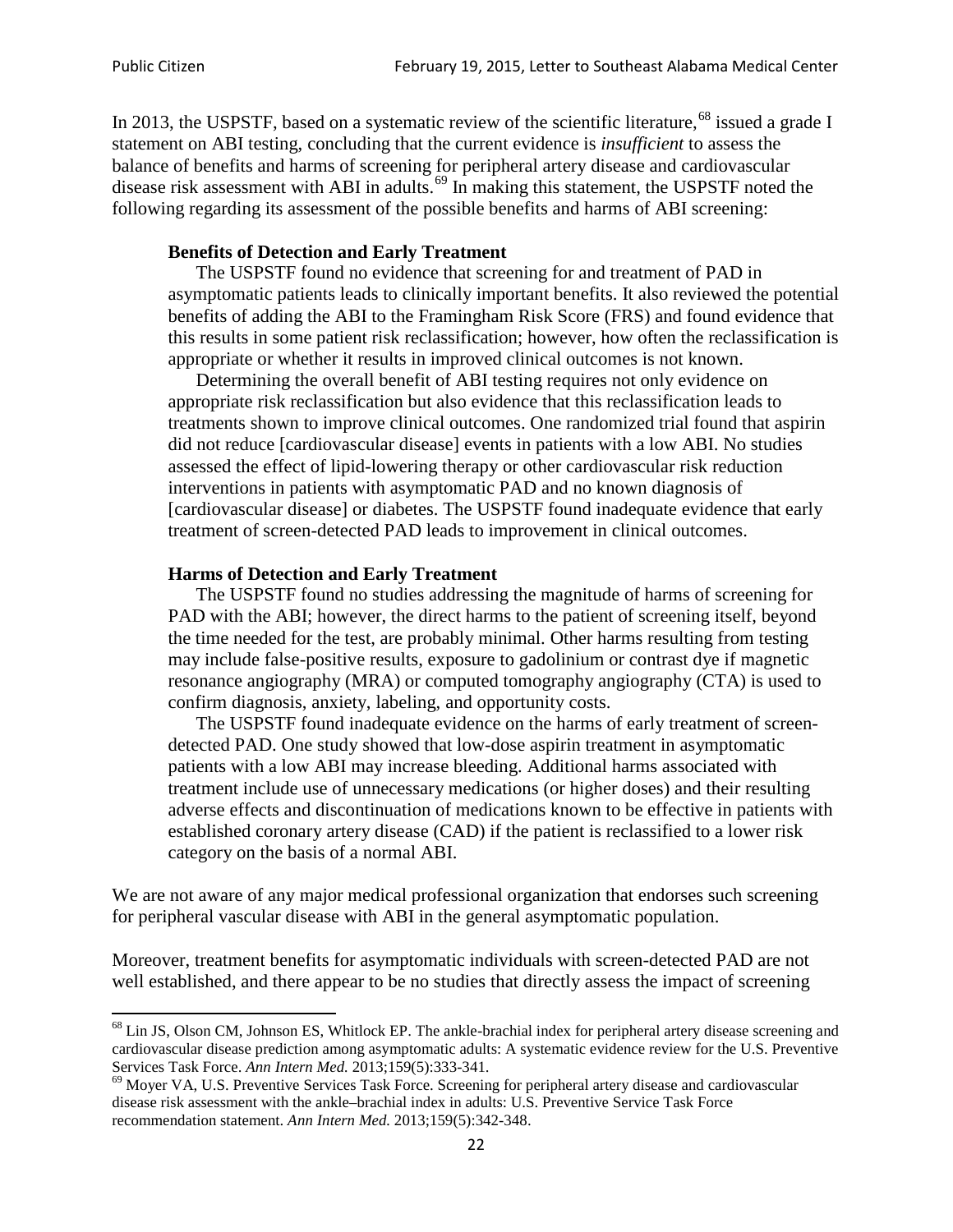unselected adults (or generally asymptomatic adults) with ABI on cardiovascular disease or PAD health outcomes.<sup>[70](#page-22-0)</sup>

### **E. Osteoporosis Screening/Bone Density Test**

The Life Line Screening online promotional materials state: $71$ 

Osteoporosis is a disease in which bone becomes extremely fragile. Bone is a complex living tissue that can be weakened by poor diet and lack of exercise.

As we age, bones begin to break down faster than new bone can be formed. Osteoporosis removes minerals from bones until they become so weak and brittle that they fracture very easily. Actions such as bending to pick up a newspaper, lifting a vacuum, or even coughing can cause a fracture. Some fractures, such as hip fractures, may require hospitalization or major surgery, and may result in disability or even death.

Screening for Osteoporosis

• An easy and painless procedure, an osteoporosis screening requires you to place your foot in an ultrasound device called a bone densitometer. This device then measures the bone mineral density [BMD] of your heel. The heel is measured because its bone is similar to that found in the hip, where fractures most often occur. …

Who should have an Osteoporosis screening?

• Anyone who has the risk factors associated with the disease ...

How often should I get an Osteoporosis screening?

• Annually

Several major medical professional organizations affirmatively recommend screening for osteoporosis in *certain high-risk individuals*, but we are not aware of any major medical professional organization that endorses such screening *annually* for any group of individuals.

In 2008, the American College of Physicians issued the following evidence-based recommendation for osteoporosis screening in men: $^{72}$  $^{72}$  $^{72}$ 

(1) Clinicians should periodically perform individualized assessment of risk factors for osteoporosis in older men (Grade: strong recommendation; moderate-quality evidence).

<span id="page-22-0"></span><sup>70</sup> [Lin JS,](http://www.ncbi.nlm.nih.gov/pubmed?term=Lin%20JS%5BAuthor%5D&cauthor=true&cauthor_uid=24156115) [Olson CM,](http://www.ncbi.nlm.nih.gov/pubmed?term=Olson%20CM%5BAuthor%5D&cauthor=true&cauthor_uid=24156115) [Johnson ES,](http://www.ncbi.nlm.nih.gov/pubmed?term=Johnson%20ES%5BAuthor%5D&cauthor=true&cauthor_uid=24156115) et al. *The Ankle Brachial Index for Peripheral Artery Disease Screening and Cardiovascular Disease Prediction in Asymptomatic Adults: A Systematic Evidence Review for the U.S. Preventive Services Task Force*. Rockville, MD: Agency for Healthcare Research and Quality; 2013.<br>http://www.ncbi.nlm.nih.gov/books/NBK164524. Accessed December 29, 2014.

<span id="page-22-1"></span> $\frac{1}{71}$  Life Line Screening. Osteoporosis screening/bone density test. [http://www.lifelinescreening.com/What-We-](http://www.lifelinescreening.com/What-We-Do/What-We-Screen-For/Osteoporosis)[Do/What-We-Screen-For/Osteoporosis.](http://www.lifelinescreening.com/What-We-Do/What-We-Screen-For/Osteoporosis) Accessed January 9, 2015. <sup>72</sup> Qaseem A, Snow V, Shekelle P, et al. Screening for osteoporosis in men: A clinical practice guideline from the

<span id="page-22-2"></span>American College of Physicians. *Ann Intern Med*. 2008;148(9):680-4.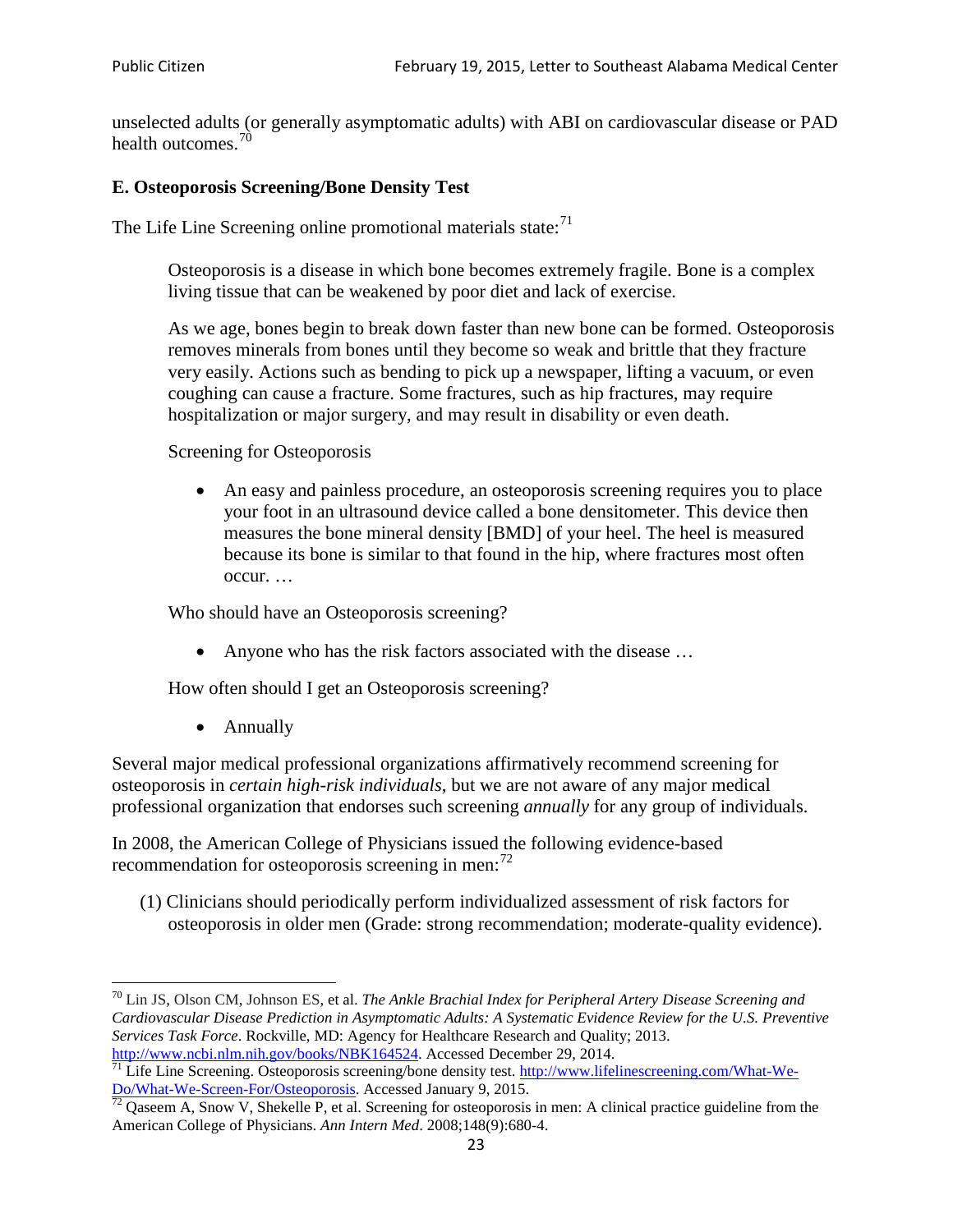A careful assessment of risk for osteoporosis in men is important. The appropriate age to start risk assessment is uncertain. However, by age 65 years, at least 6% of men have DXA [dual-energy X-ray absorptiometry]-determined osteoporosis, therefore, assessment of risk factors before this age is reasonable. Factors that increase the risk for osteoporosis in men include age (>70 years), low body weight (body mass index <20 to 25 kg/m2), weight loss  $\langle$  >10% [compared with the usual young or adult weight or weight loss in recent years]), physical inactivity (participates in no physical activities on a regular basis [walking, climbing stairs, carrying weights, housework, or gardening]), corticosteroid use, androgen deprivation therapy, and previous fragility fracture. Risk assessments should be updated periodically for men who choose not to be screened.

(2) Clinicians should obtain DXA for men who are at increased risk for osteoporosis and are candidates for drug therapy (Grade: strong recommendation; moderate-quality evidence).

Bone density measurement with DXA is the accepted reference standard for diagnosing osteoporosis in men. Men who are at increased risk for osteoporosis are candidates for DXA. Little evidence about alternatives to DXA exists. The 2 most studied methods are quantitative ultrasonography (usually of the calcaneus) and the OST [Osteoporosis Self-Assessment Tool]. Available evidence indicates that neither alternative is sufficiently sensitive or specific at predicting DXA-determined bone mass to be recommended as a substitute for DXA. Although 1 study has demonstrated a strong relationship between calcaneal ultrasonography and subsequent fracture, until treatment trials establish the effectiveness of therapy for osteoporosis diagnosed by ultrasonography rather than DXA, the role of ultrasonography in initiating therapy remains uncertain. No studies have evaluated the optimal intervals for repeated screening by using BMD measurement with DXA.

The evidence review showed that calcaneal ultrasonography predicts DXA-determined osteoporosis only modestly well. However, more important, it was a strong predictor of fracture in men. This may be because ultrasonography identifies other bone properties, such as bone quality, which may not be identified on DXA. Because treatment trials have not measured the effectiveness of therapy for osteoporosis diagnosed by ultrasonography rather than DXA, the role of ultrasonography in diagnosis remains uncertain.

In 2011, the USPSTF issued the following updated evidence-based recommendations for osteoporosis screening:<sup>[73](#page-23-0)</sup>

(1) A grade B recommendation for screening for osteoporosis in women aged 65 years or older and in younger women whose fracture risk is equal to or greater than that of a 65 year-old white woman who has no additional risk factors. In making this a grade B recommendation, the USPSTF offered the following rationale:

> No controlled studies have evaluated the effect of screening for osteoporosis on fracture rates or fracture-related morbidity or mortality.

<span id="page-23-0"></span><sup>&</sup>lt;sup>73</sup> U.S. Preventive Services Task Force. Screening for osteoporosis: U.S. Preventive Services Task Force recommendation statement. *Ann Intern Med*. 2011;154(5):356-364.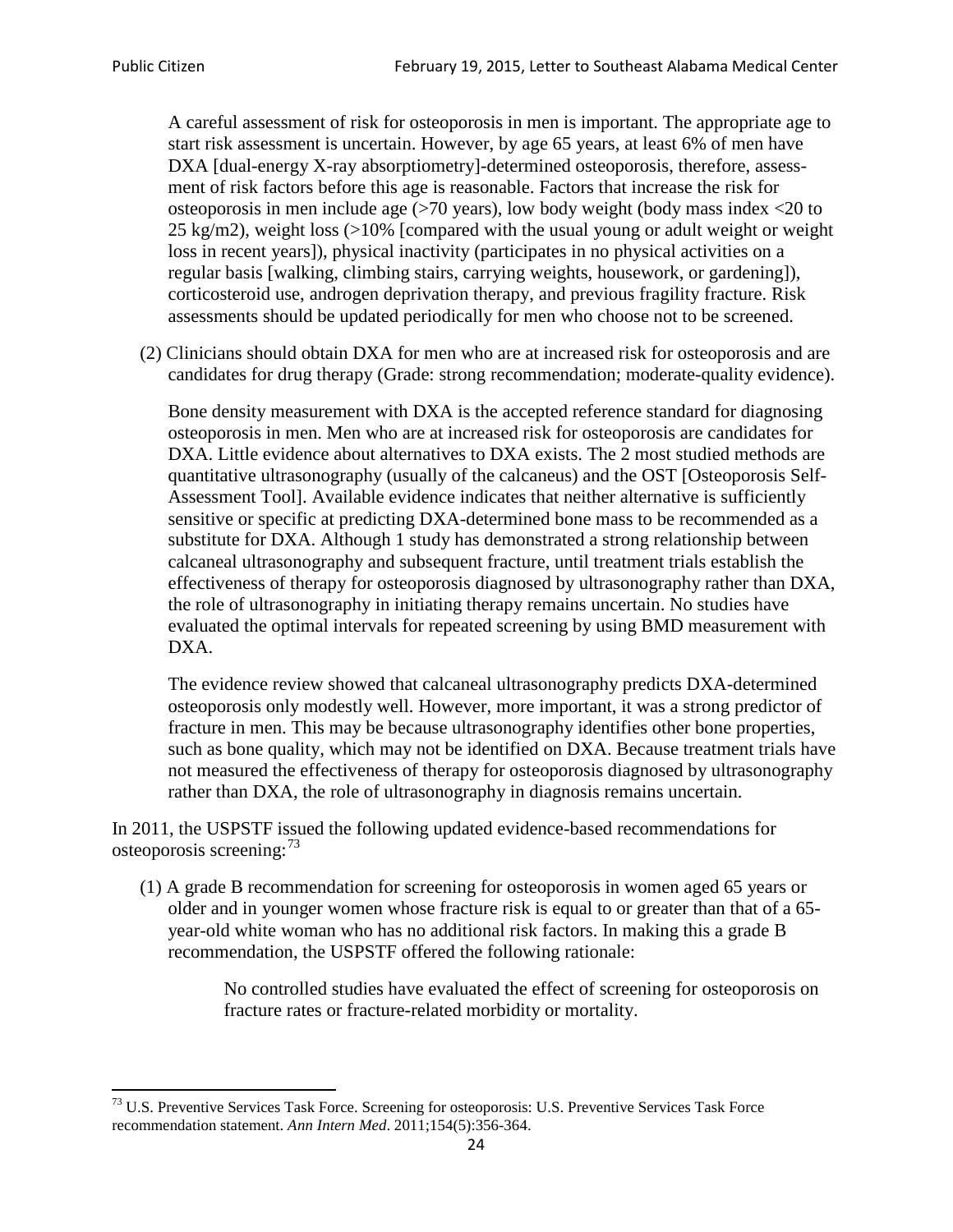In postmenopausal women who have no previous osteoporotic fractures, the USPSTF found convincing evidence that drug therapies reduce the risk for fractures. In women aged 65 years or older and in younger women whose fracture risk is equal to or greater than that of a 65-year-old white woman who has no additional risk factors, the USPSTF judged that the benefit of treating screeningdetected osteoporosis is at least moderate.

(2) An I statement concluding that the current evidence is insufficient to assess the balance of benefits and harms of screening for osteoporosis in men.

> Because of the lack of relevant studies, the USPSTF found inadequate evidence that drug therapies reduce the risk for fractures in men who have no previous osteoporotic fractures. The USPSTF identified the absence of randomized trials of primary fracture prevention in men who have osteoporosis as a critical gap in the evidence.

The USPSTF concludes that for men, evidence of the benefits of screening for osteoporosis is lacking and the balance of benefits and harms cannot be determined.

In discussing how often women should be screened for osteoporosis, the USPSTF noted the following: $74$ 

The potential value of rescreening women whose initial screening test did not detect osteoporosis is to improve fracture risk prediction. Evidence is lacking about optimal intervals for repeated screening and whether repeated screening is necessary in a woman with normal BMD. Because of limitations in the precision of testing, a minimum of 2 years may be needed to reliably measure a change in BMD; however, longer intervals may be necessary to improve fracture risk prediction. A prospective study of 4124 women aged 65 years or older found that neither repeated BMD measurement nor the change in BMD after 8 years was more predictive of subsequent fracture risk than the original measurement.

In 2012, the American College of Obstetricians and Gynecologists (ACOG) issued the following updated evidence-based recommendations on screening women for osteoporosis:<sup>[75](#page-24-1)</sup>

Bone density screening for women should begin at age 65 years. DXA absorptiometry screening can be used selectively for women younger than 65 years if they are postmenopausal and have other significant risk factors for osteoporosis or fracture.

Regarding how often women should be screened for osteoporosis, the ACOG recommended the following: $^{76}$  $^{76}$  $^{76}$ 

(1) In the absence of new risk factors, DXA screening should not be performed more frequently than every 2 years.

<span id="page-24-2"></span><span id="page-24-1"></span><span id="page-24-0"></span><sup>74</sup> *Ibid.* <sup>75</sup> American College of Obstetricians and Gynecologists. Osteoporosis. September 17, 2012. [http://www.guideline.gov/content.aspx?id=38413#Section420.](http://www.guideline.gov/content.aspx?id=38413#Section420) Accessed January 7, 2015.<br><sup>76</sup> *Ibid.*